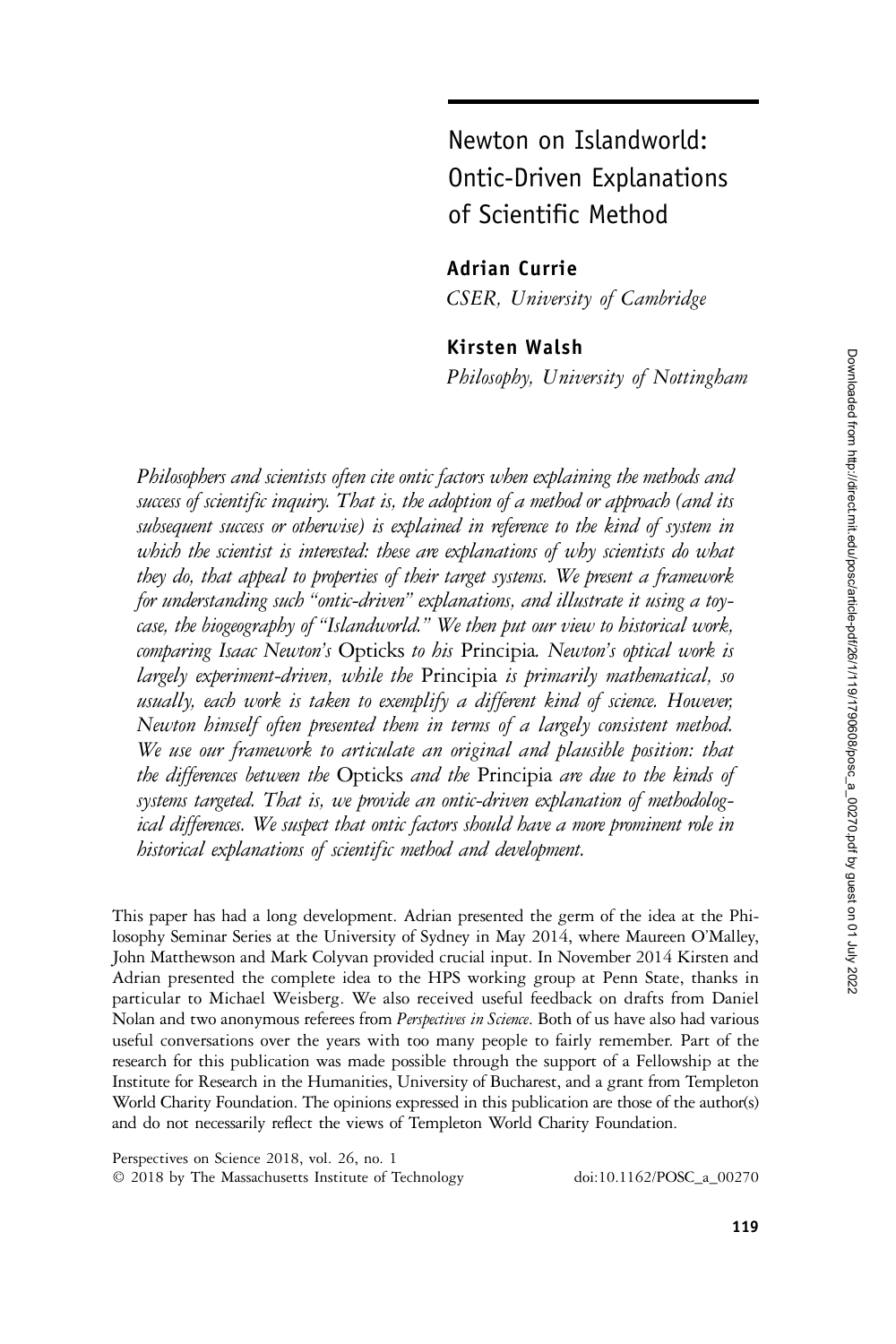#### 1. Introduction

As philosophers, we are often in the business of explaining scientific method. That is, we ask why such-and-such investigation was carried out as it was, what worked and what didn't, and why. Here, we introduce a framework for understanding "ontic-driven" responses to these kinds of questions. Explanations of method are ontic-driven when they appeal to properties of the systems under investigation. We shall use our framework to develop a fruitful and (at least *prima facie*) plausible hypothesis: that several methodological differences between Isaac Newton's two major contributions to natural philosophy, his work on mechanics and optics, are due to ontic differences. We'll start by providing some examples of onticdriven explanations and characterizing them abstractly.

Ontic-driven explanations are common in scientists' own methodological reflection—whenever they chalk up a method's effectiveness or otherwise to the nature of the system targeted. Consider Diamond and Robinson: "…the cruel reality is that manipulative experiments are impossible in many fields widely admitted to be sciences. That impossibility holds for any science concerned with the past…one cannot manipulate the past" (Diamond and Robinson 2010, p. 1). Diamond and Robinson point to a paradigmatic scientific capacity—controlled manipulative experiments—and argue that for some targets (historical ones) that capacity is unavailable, and unavailable because of the nature of the target system: past events are not suitable experimental targets.<sup>1</sup> They go on: "One therefore has to devise other methods of "doing science": that is, of observing, describing and explaining the real world, and of setting the individual explanations within a larger framework" (Diamond and Robinson 2010, p. 1). That is, because some scientists target systems which are not amenable to experimental approaches, different methods are required. Another example of ontic-driven discussion is Jacob Weiner's concerns about ecology:

Frustration with the apparent lack of progress [in ecology] has led numerous ecologists to question the way scientific research in ecology is done… Many ecologists attribute the lack of progress in ecological science to the nature of the 'beasts,' not to methodological issues… but many researchers think that the way ecology is done could be part of the problem. (Weiner 1995, p. 153)

What explains ecology's (apparent) lack of progress? Perhaps ecologists are doing the best they can—what they should—given the systems they investigate. Or perhaps they are making some kind of methodological mistake. The former answer is ontic-driven; the latter is not.

1. Although, for a different view, see Jeffares 2008.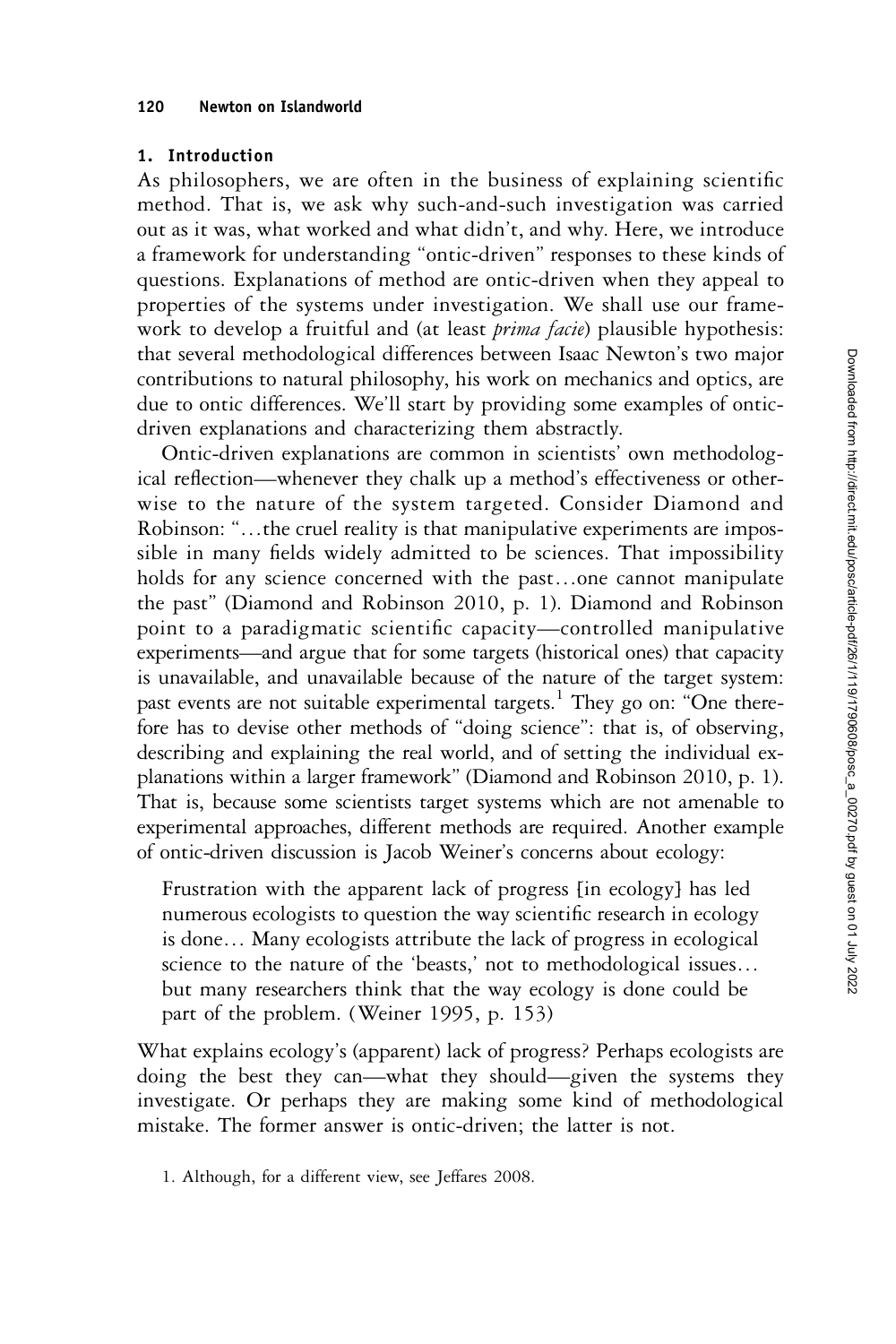Philosophers, too, highlight ontic features when discussing scientific method and epistemology. For instance, according to both differencemaking and mechanistic accounts, scientific explanation proceeds by identifying special properties of systems. Both views take the properties in question to be variables playing privileged causal roles. The former, "difference makers," are those which influence the target variables under certain counterfactual perturbations (Waters 2007; Woodward 2003, 2010); the latter are concerned with mechanistic components and their organization, required in combination for the production of some phenomenon or behavior (Levy 2013, Craver 2007, Machamer and Darden 2000). On both views, features of systems—ontic features—play a central role in how explanation proceeds. Another contemporary concern is modelling and idealization. Scientific representation often involves omission and distortion. Philosophers have argued that these distortions are necessitated by the complexity of the systems scientists investigate (Weisberg 2007, Winsberg 2010, Cartwright 1999, Mitchell 2002). On such views, scientists construct indirect, idealized representations, models, which allow them to navigate the complex systems they seek to understand. So, philosophers often identify a scientific strategy—an explanatory structure, pattern of reasoning, or theoretical construct—and then justify that strategy in light of properties of the relevant target systems.

The second half of this paper will present an ontic-driven explanation of differences in Isaac Newton's methodology. And indeed, philosophers and historians studying Newton occasionally highlight ontic features in accounting for the differential success of his methodological strategies. For example, Steffen Ducheyne argues that Newton's optical phenomena are simply not amenable to the kind of rigorous causal explanations available to celestial phenomena (Ducheyne 2012, p. 219–22). And, George Smith argues that, despite Newton's best efforts in investigating fluid mechanics, "the empirical world did not cooperate" (Smith 2001, p. 249). Our account of ontic explanation, and the framework we use to understand it, allows such ontic-driven explanations to be more explicit, better situated, and better supported.

An ontic-driven explanation, then, accounts for an investigative strategy by pointing to properties of the system targeted. We can get somewhat clearer on this. Explanation is fruitfully understood in contrastive terms (Lipton 1990; van Fraassen 1980). That is, when we desire an explanation, we seek features in virtue of which the explanandum diverges from relevant (actual or counterfactual) contrasts. For instance, Weiner is after the factors which distinguish ecology from more (apparently) progressive sciences (in his case, molecular biology). Is the relevant difference between ecology and molecular biology a methodological deficiency on ecology's part, or does it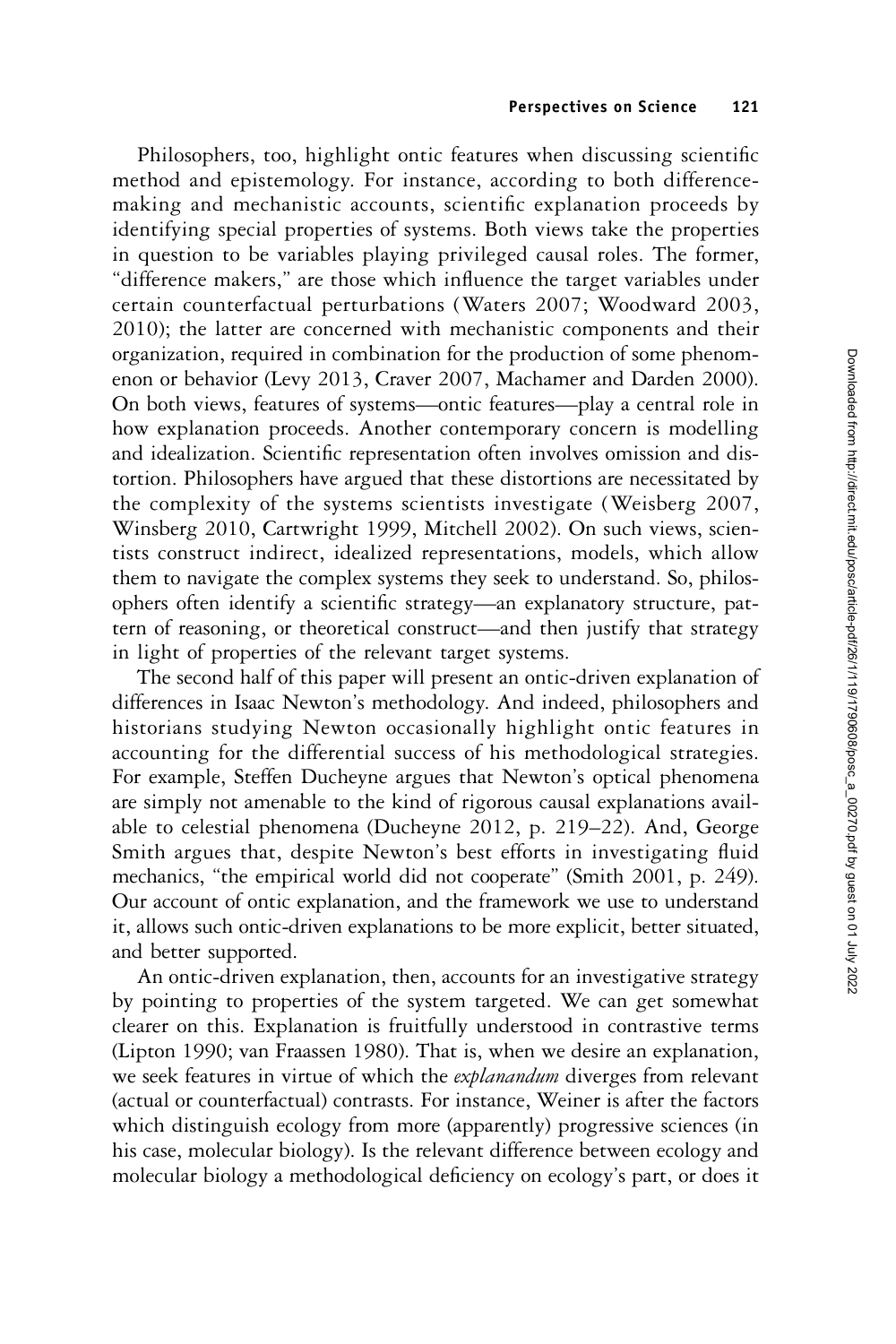come down to ontic features—the "nature of the beasts"? In other words, are ecological systems simply different from molecular systems in a way which necessitates differing epistemic strategies? If so, we have an onticdriven explanation.

And so, an explanation of scientific method is ontic-driven when the explanatory target and the relevant contrasts diverge in virtue of properties of the systems investigated. Of course, ontic features are not all that matters. Investigative approaches are also explained by appeal to technological and theoretical circumstances, to scientific aims, to sociological and institutional factors, or even to the psychologies of individual researchers.<sup>2</sup> Historians and sociologists of science, especially, often emphasize intellectual and cultural context. It is sometimes argued that we cannot understand how science works divorced from the traditions, beliefs, and influences of the time. Pitt, for instance, argues that analyses of "observation" can only be made in reference to specific time periods (Pitt 2001). Jim Lennox claims that the best approach to understanding contemporary (and presumably past) scientific theoretical confusion is by studying "…the historical origins and development of those problems" (Lennox 2001, p. 657). As he says, "the foundations of a particular scientific field are shaped by its history, and to a much greater degree than many of the practitioners of a science realize" (Lennox 2001, p. 657). Burian recommends grouping scientific practice either in terms of the evolution of a particular scientific problem, or in terms of contexts: "…such studies need to take account of the multiple settings within which scientific work takes place—theoretical, technical, instrumental, institutional, political, financial, national…" (Burian 2001, p. 387). On such views, why scientists do what they do is necessarily tied to the rich details of a particular time and place.

Ontic-driven explanations differ from, but potentially complement, those preferred by some sociologists of science—particularly those associated with the Edinburgh Strong Programme (Barnes and Bloor 1982, Shapin and Schaffer 2011) and empirical relativism (Collins 1975). Here, "rational" or "internal" explanations favored by philosophers of science are deemphasized in favor of explanations which appeal to the role of social factors: the political, the personal, and the highly contingent. Generally speaking, in explaining scientific change, and why scientists take the approaches that they do, we need not choose between an abstract analysis

2. For example, Hacking's work emphasises the role of technology and background theory in driving scientific method (Hacking 1983); explanatory pluralists such as Sterelny (e.g., 1996) and Jackson and Pettit (1992) appeal to the explanatory program (the aims) of scientists; Kuhnian (e.g., 1996) approaches to scientific change tend to be institutional, or at least pedagogical; Nersessian (1999) appeals to psychologies ("mental models") in explaining conceptual change in science.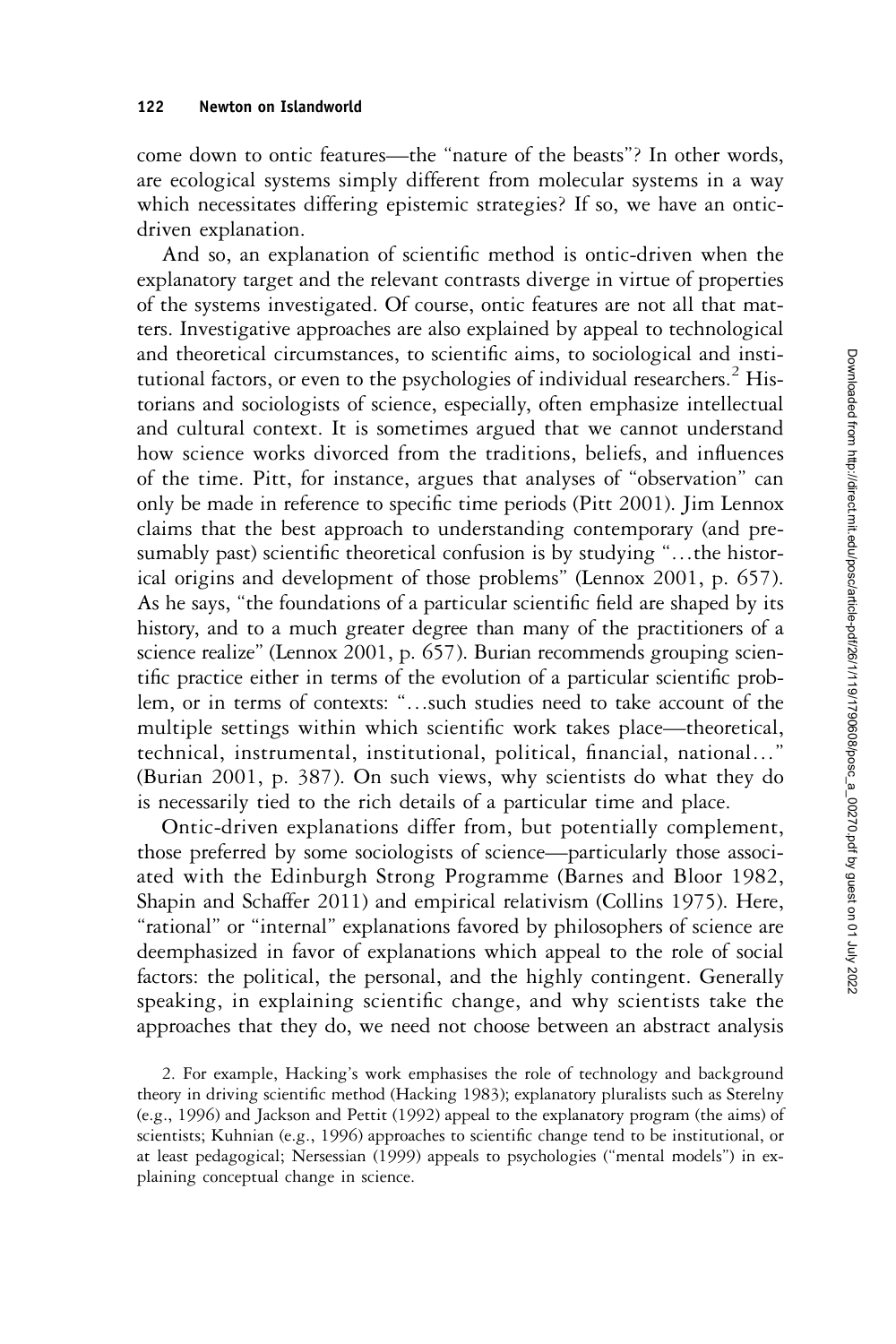of the logic of science and the social and political context involved in the construction of knowledge.<sup>3</sup> Science is complex, and explaining its features involves a multitude of factors, from the abstract to the social, and, we suggest, the ontic. How scientific disciplines develop depends both on how scientists reason, their social context, and the kinds of systems they are trying to understand. Often, good explanations will involve a diverse buffet, not a homogenous, single-course meal.

In short, our framework isn't in conflict with these other explanatory resources. It captures the aspects of scientific methodology which are determined ontically, but fuller explanations will often draw on non-ontic factors. Having said this, we do suspect that important ontic details are sometimes obscured by over emphasizing social/historical factors. Newton's differing approaches to optics and mechanics may, in large part, be explained by the nature of optical and mechanical systems, and this has potentially been obscured.

Note that we focus on just one aspect of scientific investigation: uncovering regularities, generalizations, and laws. That is, recurrent features of the world which ground scientific explanation and prediction. As we shall see, Newton explained planetary motions by appeal to his theory of universal gravitation, and explained optical phenomena by appeal to the composition of white light. We are interested in how such regularities are established. This doesn't require taking a stance on the status of such regularities (whether they be "ceteris paribus" or "law-like," and so forth), we are only interested in how scientists come to know about them. Nor do we take a stance on the nature of confirmation: suffice to say, the kinds of tests we discuss will do epistemic work on any plausible view.

We begin with a toy case, the biogeography of "Islandworld." The "laws" of Islandworld bear a superficial resemblance to actual biogeographical theory, but we use it as a tool for concretizing the ideas in our framework, rather than as a serious analysis of ecology or biogeography. We then articulate our framework via discussion of macroevolutionary theory. With this in place, we apply it to Newton's work in the Opticks and the Principia. Our examples, then, are varied: from ecology, to paleontology, to mechanics and optics. This is a feature, not a bug: we argue that reflections on scientific method frequently employ a general kind of explanation ontic-driven explanation—and that our framework grants traction on the

3. Helen Longino has argued convincingly that such positions rely upon a problematic dichotomy between "internal" and "external" explanations of science. Against this dichotomy, she argues that scientific rationality plays out in and through the social environment that scientists find themselves in (Longino 2002, chap. 2).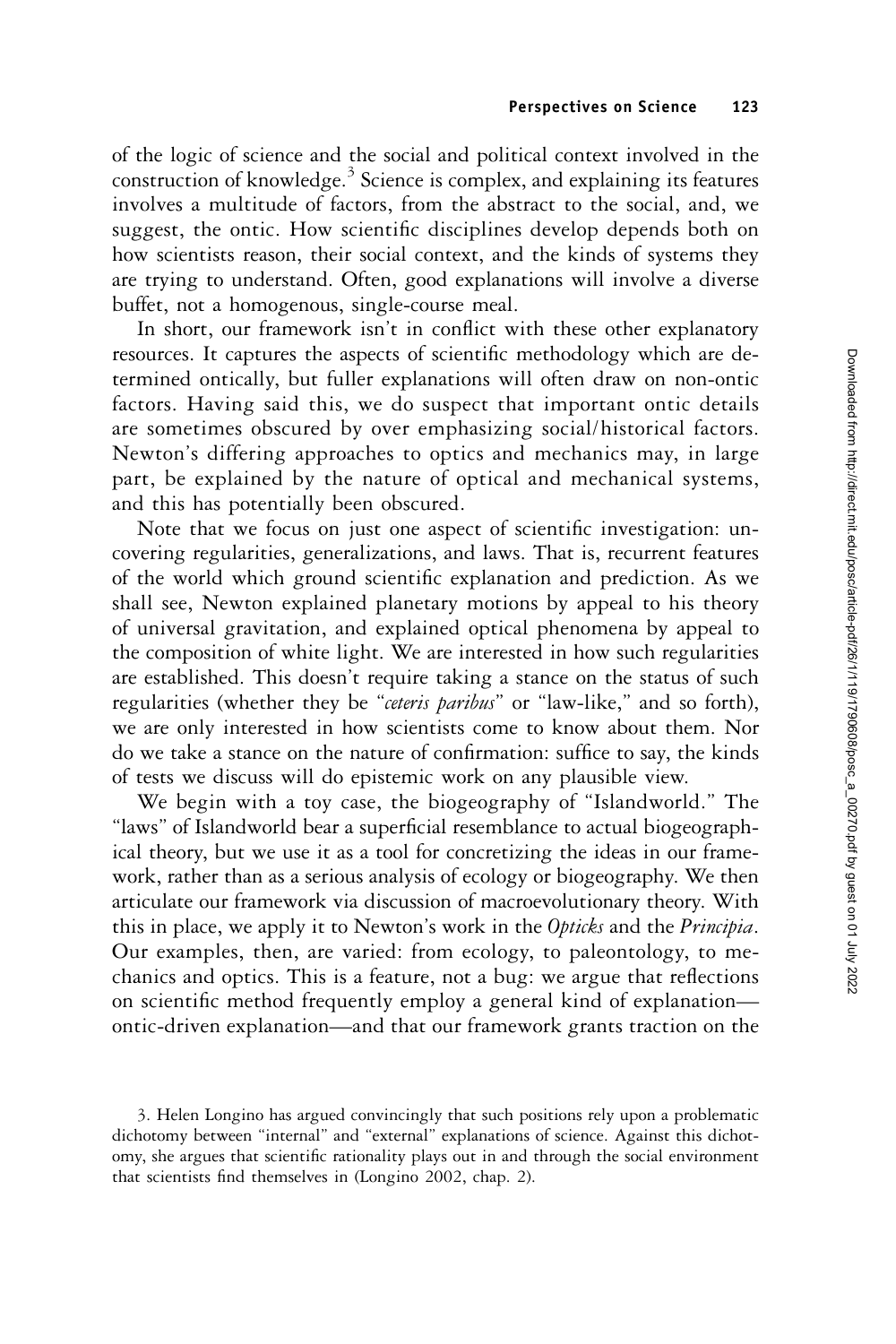#### 124 Newton on Islandworld

nature of such explanation. Given the generality of our purpose, wideranging examples are appropriate.

## 2. Islandworld

Islandworld is a globe, its geography consisting of a single continent (the mainland), and many islands of varying sizes and positions relative to both the equator and the mainland. Islandworld is similar to Earth in that the biogeography of each island—here understood in terms of species number—is related to that island's spatial properties. Islandworld species-richness is determined by three "laws."<sup>4</sup>

- L1: Larger islands are more species-rich than smaller islands;
- L2: Islands closer to the equator are more species-rich than islands further from the equator; and
- L3: Islands closer to the mainland are more species-rich than islands further from the mainland.

For our purposes, the precise mathematical relationship between islandproperty and species-richness is irrelevant: they could be linear or logarithmic, deterministic or probabilistic. Islandworld, then, lacks both the complexity of the real world, and the subtlety of actual biogeographical theory (see footnote 8). The point of doing this is two-fold. First, the simple nature of Islandworld allows us to articulate our framework: the model is a pedagogical tool. Second, Islandworld is similar enough to real ecological theory to provide a partial defense of our framework's scope. Potentially, it could be developed to understand the nature of method in ecology. But that is not our purpose. What matters here is the advice we have for the biogeographers of Islandworld: how might they go about establishing biogeographical theory, and what would determine the success of that method?

The most obvious way of establishing a law is by holding the effects of other influences fixed. That is, we should seek islands which differ in only one relevant property. In establishing, say, L1, ensure you only examine islands which are equidistant from the equator and the mainland. If it turns out that species richness tracks island size on equidistant islands,

4. Islandworld differs from Earth by the sheer simplicity of its biogeography. The "laws" of Islandworld have sophisticated cousins on Earth. Earthling species richness on islands (and similar locales) is taken to be broadly determined by two factors: the distance effect (how far the island is from sources of colonists affects how likely it is that new species will turn up on the island L3); and the size effect (the species-area curve connects species richness to island size, typically logarithmically L1). In addition to this, many other factors are taken to influence species richness on Earth's islands. These include the climate: hotter, wetter climates tend to encourage species richness (hence L2). The founding document of modern island biogeography is taken to be MacArthur and Wilson 1967.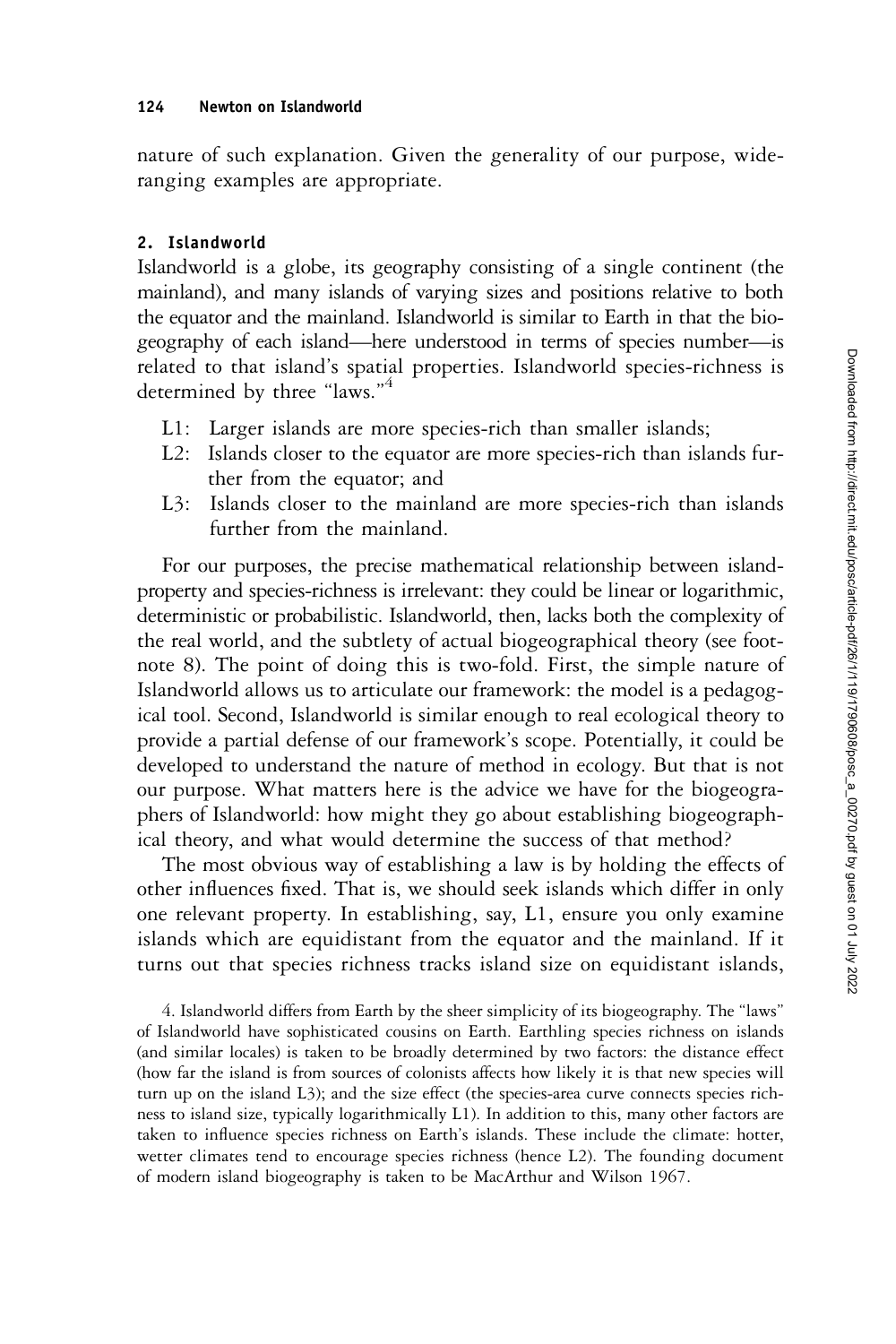then L1 is (to some extent, at least) established. Call this method "isolation." <sup>5</sup> According to isolation, to establish a regularity, we should seek tests which differ only in terms governed by that regularity.

However, it may be that the scientists of Islandworld are unable to test via isolation: there may not be enough (or any!) equidistant islands, and the Islandworlders may lack the technology and theory to fabricate them. If so, isolated tests are impossible as each law's influence cannot be examined in isolation from the others. Call the influence of laws on one another "interference." In such cases, there are no objects with the relevant sets of properties required for isolated testing.

Isolation does not exhaust the means by which we can establish laws. The Islandworlders can instead test their theories in combination. Do L1, L2 and L3 in tandem determine species richness? If so, the laws are confirmed. If sufficient islands of differing sizes and distances from the equator and mainland are available, the laws can be established.

And so, we have two methods for establishing Islandworld theories of biogeography. By the first, we isolate the factor we are interested in by holding fixed other relevant factors across test cases. By the second, we use the laws in combination. What determines the appropriate method? The amount of interference. We ask, is there, or can we fabricate, a situation where one law alone determines the property of interest?

Interference is ontic, it is a property of the system under investigation, and so appealing to it provides an ontic-driven explanation of Islandworlder methodology. Whether they establish their biogeographical laws via isolation or via combination depends on Islandworld's geographical layout. Assuming that the technological and theoretical capacities are held fixed, the relative position and sizes of islands makes the difference.

Let's complicate things. Islandworld is occasionally shaken by underwater earthquakes. These spawn tsunamis which in turn sink parts of islands. Let's imagine the earthquakes and their effects are stochastic and independent of L1, L2, and L3. The result is that some islands decrease in size without corresponding decreases in biodiversity. That is, earthquakes undermine L1. Let's call this kind of affect "noise." <sup>6</sup> The law still holds, let us imagine, but only ceteris paribus—when not effected by earthquakes. How do earthquakes effect Islandworld biogeographical theory?

5. Isolation is most clearly carried out in experimental contexts. Here, our capacity to actively manipulate systems allows us to bring about test cases of causal regularities. See Okasha 2011.

6. Our use of the term "noise" is somewhat idiosyncratic, as it picks out exogenous factors affecting a system's behavior, as opposed to the more usual epistemic sense of noise, which contrasts it with "signal."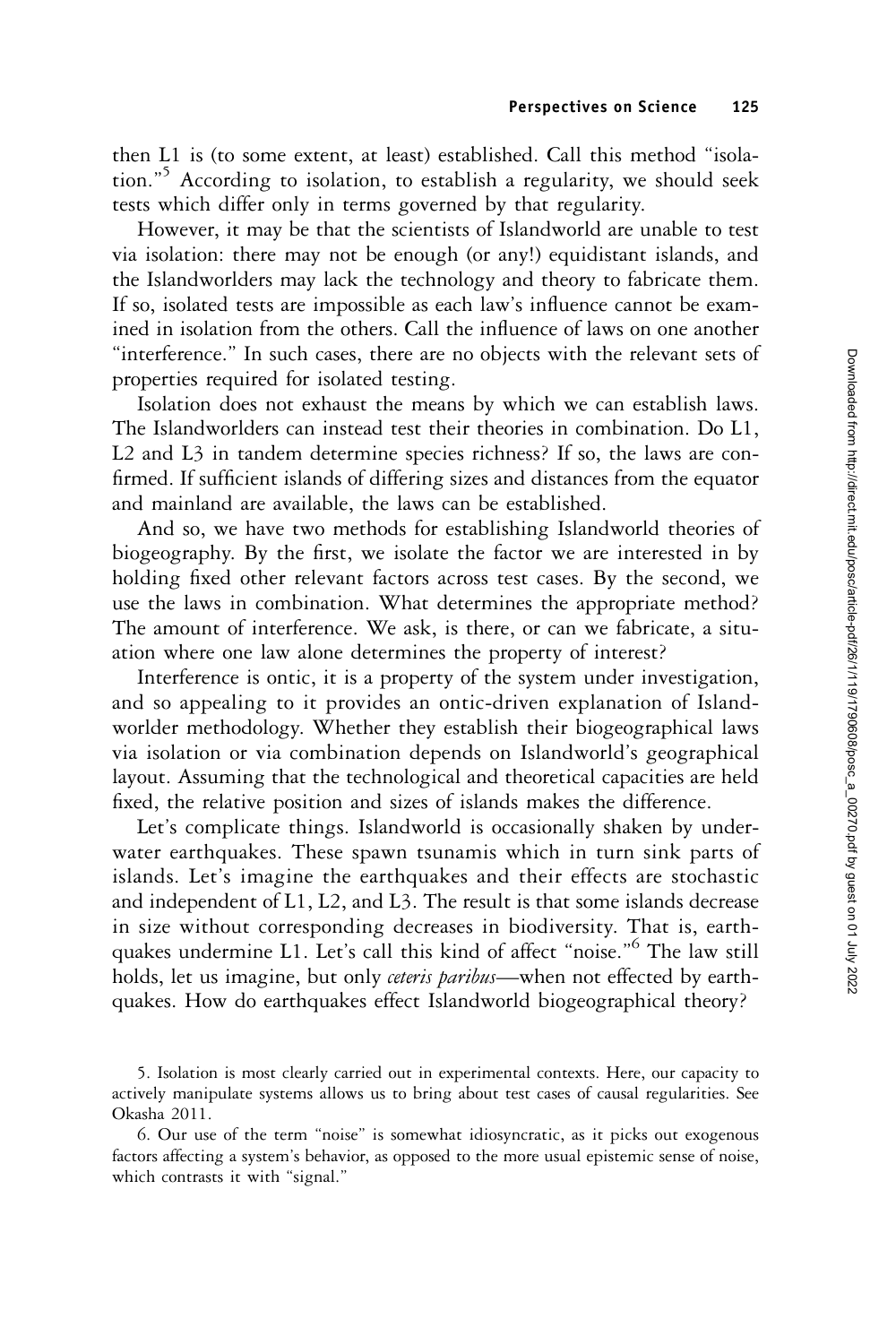#### 126 Newton on Islandworld

If earthquakes are frequent on Islandworld, it doesn't follow that scientists will be unable to establish laws by isolation or combination. However, there will be two consequences. Firstly, epistemic confidence could be undermined by non-systematic exceptions. Secondly, and more interestingly, the applicability of Islandworld biogeographical theory will be restricted, as the laws together are not the final word on species richness. Even in the right circumstances for isolated tests—an abundance of islands of the right size and distance from equator and mainland—because the target system is noisy, the applicability of subsequent theories is limited. Islandworld laws will not predict species number reliably outside of their tests. And so Islandworlders in noisy circumstances will be less successful than those in quiet circumstances. Again, this difference in success requires an ontic-driven explanation. The nature of Islandworld, the frequency of earthquakes, makes a difference to the biogeographers' success. 7

And so, Islandworlder method and success depends first, on the amount of interference between the biogeographical laws and second, on the amount of noise from earthquakes. High interference undermines the Islandworlders' capacity to conduct isolated tests, while high noise lowers both the efficiency of tests and the applicability of resulting theory. In the next section, we will characterize these dimensions in more detail and present our framework.

#### 3. Interference and Noise

The amount of interference and noise in a system partly governs the appropriate scientific method for its investigation, and this generates ontic-driven explanations. We will illustrate this claim in section 4. Before getting there, however, we shall explain the central distinction of the framework, and present it schematically.

#### 3.1. The Distinction

The difference between interference and noise depends on a distinction between inter- and intra-system factors. That is, with respect to some system, some factors are endogenous, i.e., "part" of the system, while others are exogenous, i.e., "outside" of the system. In Islandworld, this was stipulated: island

7. Our discussion of Islandworld might strike ecologists as odd, given that changes to Islandworld—the sinking of islands, for instance—would ultimately affect the species composition of other islands as well. The dynamical nature of ecological systems, and ecologists' focus on those dynamics, are not well-captured by our discussion of Islandworld. But again, the point of the example is not directly to understand the work of ecologists or the nature of ecological systems, rather, it is to provide an illustration of our framework. Interference and noise, we think, are useful conceptual tools for understanding ecology's ontic difficulties in practice, but we leave that task for later work.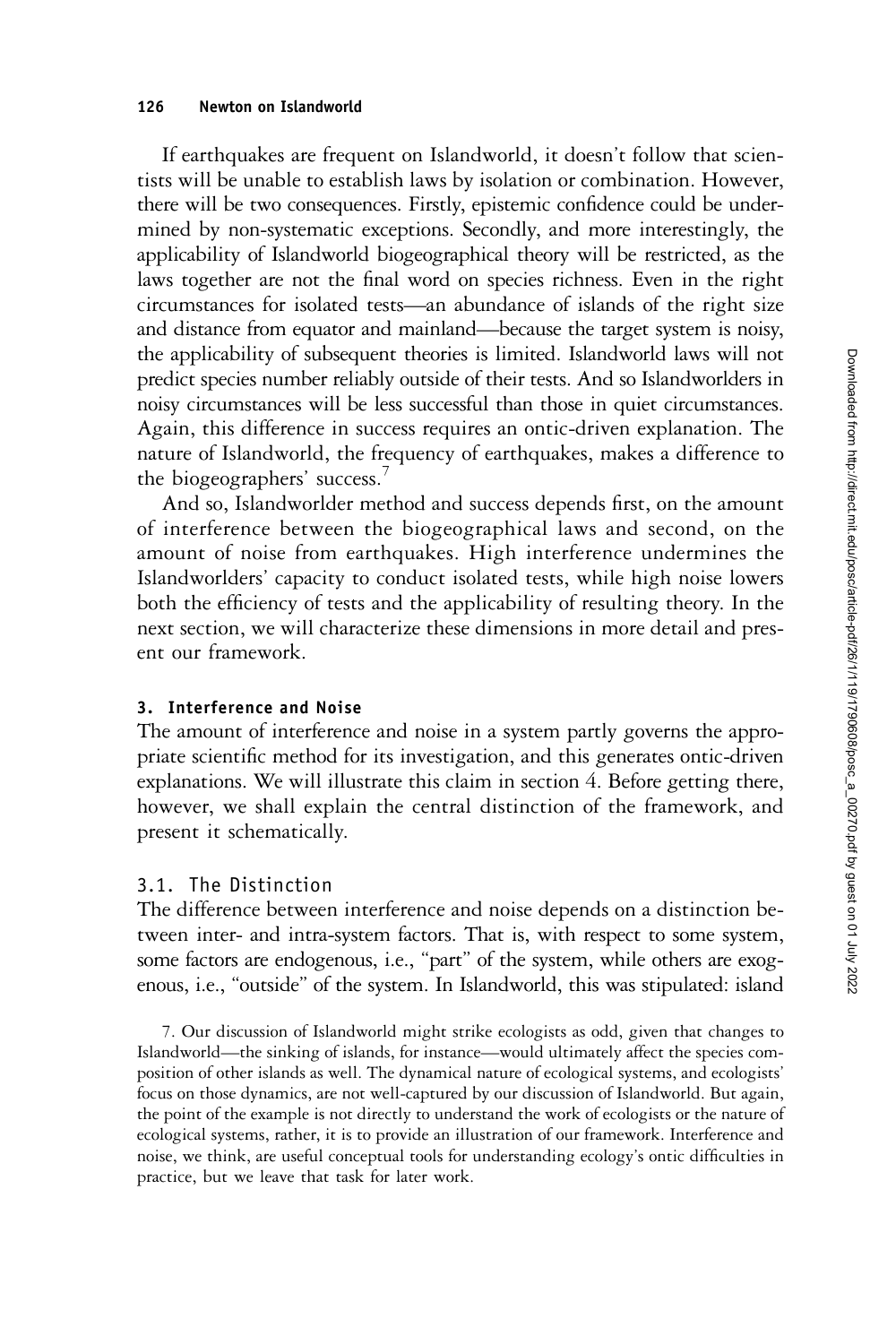size and position were a proper part of Islandworld biogeography, while earthquakes were not. But on what basis might we draw such a distinction? We shan't provide an analysis here; indeed, we are skeptical that this can be done. One reason for skepticism is that, whether or not a variable falls within some domain—and in particular why it does—is an empirical question. Scientific investigation, rather than a priori analysis, determines what counts as interference or noise for some domain. Moreover, as we shall see, interference and noise are generated by a variety of sources, undermining generic characterization. Nonetheless, we can point to related distinctions and provide illustrations. Moreover, that scientists themselves often rely on such distinctions partly vindicates our using them.

Marc Lange's account of laws relies on a distinction akin to ours. For him, a law is part of a stable set. That is, it is logically consistent with the possibilities set by the other laws in that relevant domain. If L1 is a law on Lange's view, then it will remain true across the range of possibilities described by L2 and L3. But how do we determine each domain's laws? Here, (following Mill) Lange distinguishes between greater causes and "…petty, local, idiosyncratic influences that must be ascertained on a case-by-case basis" (Lange 2005, p. 398). By Lange's account, a necessary condition of being a law vis-à-vis some domain is capturing a greater cause relevant to that domain.<sup>8</sup> In Islandworld, for instance, island size is a greater cause of species richness. In contrast, although earthquakes can affect species richness, they are not greater causes. What makes something a greater cause is in part whether we can say something systematic about that factor's effect in the relevant domain. On Islandworld, island size has a specific and systematic effect on species richness. Moreover, the effect can be captured using relatively simple dynamics. Earthquakes are not like this: their effect on species richness depends on local, idiosyncratic factors—where the earthquake struck, its magnitude, and so on. Debate in macroevolution provides an illustration of greater and lesser causes, which we'll connect to interference and noise.

Macro-evolutionary theory targets large-scale patterns in morphological evolution, explaining the "shape of life" in terms of radiation, speciation, mass-extinction, and so on. Reductionists hold that evolution via natural selection, which explains the evolution of particular traits on the "microscale," is sufficient to explain patterns of the "macro-scale": macro-evolution is micro-evolution scaled up. Anti-reductionists, in contrast, believe that micro-evolutionary forces alone are insufficient to explain important macro-evolutionary features. They often point to the contingent "historicity" (Beatty 2006; Beatty and Carrera 2012) of macro-evolutionary

<sup>8.</sup> This is merely an aspect of Lange's account.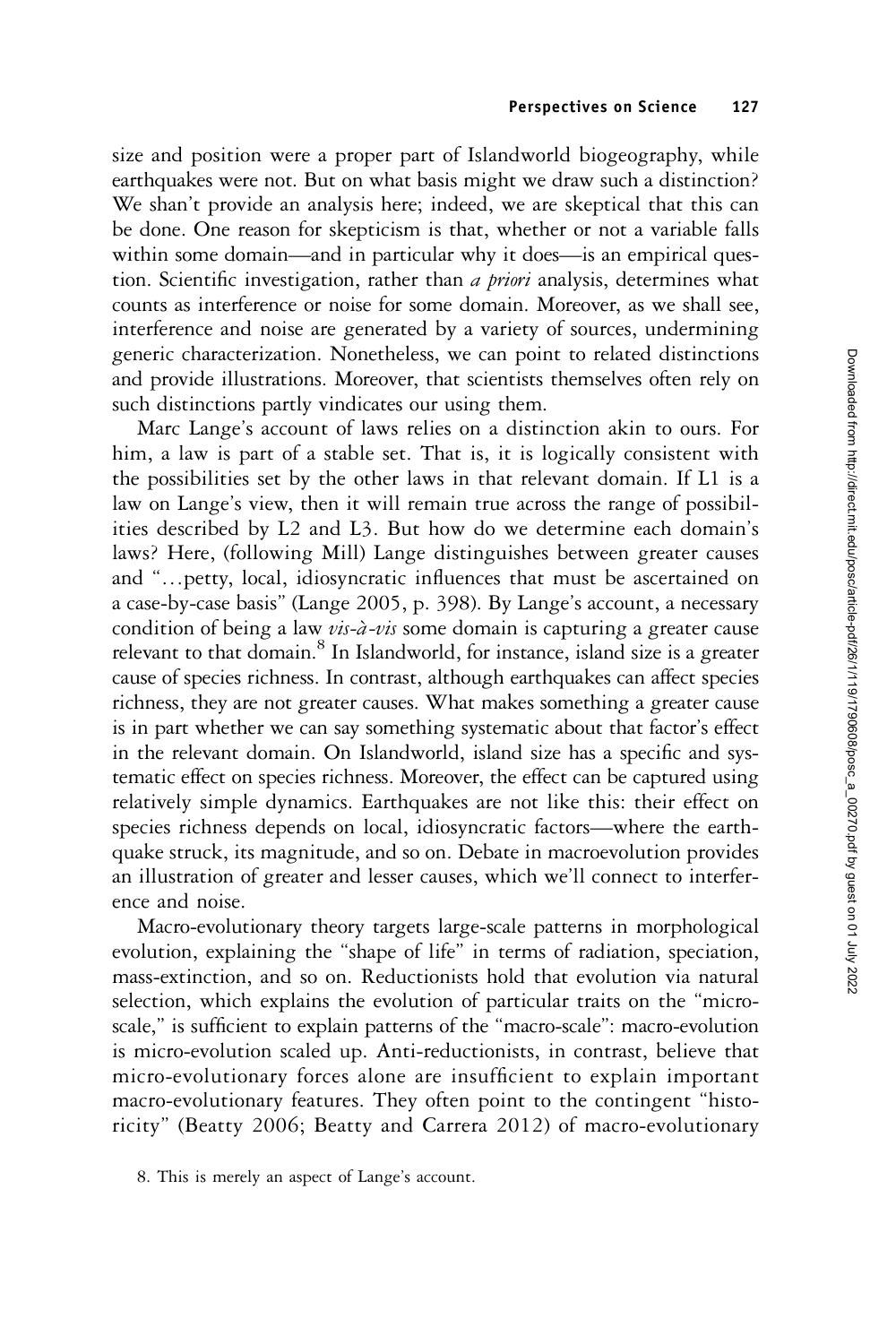processes such as speciation (Gould and Eldredge 1977) and extinction (Gould 1989) to argue that, for instance, natural selection is not the only "force" bearing on macro-evolution."

One anti-reductionist argument highlights mass extinctions (see McConwell and Currie 2017, for example). At least sometimes, mass extinctions are caused by "external" disruptions, most dramatically by extra-terrestrial impacts, but also changes wrought by continental drift and atmospheric shift. It is thought that these factors are not within the purview of evolution by natural selection—organisms are not "designed" by natural selection to survive mass extinctions—and so a different theory is required to understand macro-evolution. In essence, the debate is about the role or otherwise of both drift, non-selective, often stochastic, forces which influence genotypic and phenotypic evolution, and macro-evolutionary analogues such as species-sorting (Turner 2011). We are not interested here in entering the debate about the nature of drift and natural selection.<sup>10</sup> rather, we think it nicely illustrates the intra/inter-domain distinction we are after.

One might understand anti-reductionism about macro-evolution as the view that, on a macro-evolutionary scale, natural selection is not the only major cause, or fails to even count as a major cause. Let's imagine that mass extinctions are sometimes caused by extra-terrestrial impacts, and that mass extinctions make a real difference to macro-evolutionary patterns. Moreover, let's say that such events have the features of major causes: they are relatively systematic and can be understood with relatively simple theory. If so, natural selection is likely not the only major cause of macro-evolution. If the role of chance and outside disruptions are such that natural selection does not have a systematic effect on macro-evolutionary patterns, then it is not even a major cause. Note that (usually at least) anti-reductionists in no way deny that natural selection is important on the micro-scale—they are not anti-Darwinian. Rather, vis-à-vis macro-evolution, natural selection is either insufficient (only one of the major causes), or irrelevant (a lesser cause).

Let's connect the distinction between interference and noise to greater and lesser causes. Recall the two anti-reductionist views about macroevolution. The weaker view includes other greater causes: to accommodate macro-evolutionary patterns, extra theoretical machinery covering drift, species sorting, and so forth, must be added to our arsenal. Here,

<sup>9.</sup> See Sterelny 2003 for a general comparison of the two views through an analysis of Gould's work, and Dennett 1995 for a classic reductionist rejoinder.

<sup>10.</sup> Philosophers of biology differ on whether 'drift' constitutes an actual process or force, or whether it should be considered statistical 'error' (see Plutynski 2007 for a general overview).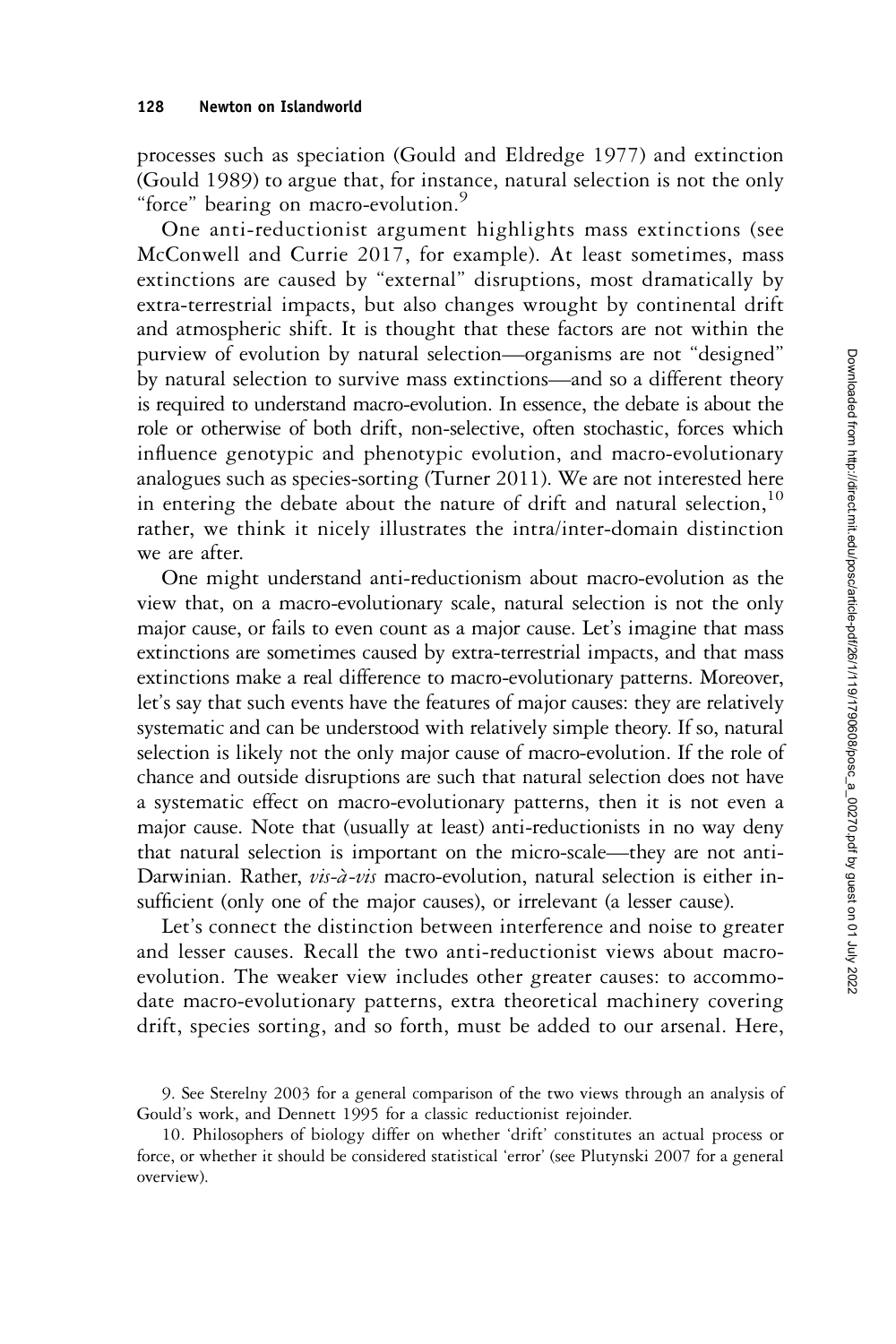natural selection is a greater cause, but interferes with drift, and is itself interfered with. The stronger anti-reductionist denies that natural selection is a greater cause; if anything, it is noise from a macro-evolutionary perspective. By contrast, the reductionist considers drift to be a lesser cause, merely generating noise. And so, interference is the relationship between greater causes, while noise is from lesser causes. The distinction between greater and lesser causes, and the kinds of distinctions those in the debate about macroevolution draw, turn crucially on the idea that  $vis-\partial-vis$  some system, some causal factors are endogenous and others are exogenous.

To reiterate, this is no analysis of the difference between interference and noise, but rather an elucidation. The following three points are important. Firstly, the difference between interference and noise depends upon the properties of systems. That is, the difference is ontic. Thus, disagreement between reductionists and anti-reductionists about macro-evolution centers on the nature of macro-evolutionary systems and processes. Secondly, what counts as interference or noise is system-relative. If anti-reductionists are right about macroevolution, then drift interferes with natural selection on the macro-scale. Yet they may happily concur that it is a greater cause on the micro-scale. Thirdly, and relatedly, whether something is a source of noise or interference vis-à-vis some system is decided by scientific investigation: we doubt there is an *a priori* analysis available.

This third point deserves further discussion, in service of which we'll look at the sources of noise and interference. These are multiply realizable and scale-dependent. Any worldly factor which makes isolation testing troublesome could be seen as a source of interference. On Islandworld, for instance, island position is a source of interference: if no equidistant islands are available, Islandworlders lack the appropriate objects to establish L1 via isolation. John Matthewson (2011) and Alkistis Elliott Graves' (2016) distinction between "complexity" and "heterogeneity" is a useful way of thinking about sources of noise and interference. We can understand a system's "complexity" in terms of the number of components, and their interaction. An electric sewing machine is a fairly complex system. Its operation relies on sensitive interaction between needles, motor, foot pedal, and so forth. Isolated tests on any particular part of the machine become difficult. A system's complexity can generate interference: modularity begins to break down, intervening on and tracing causal relationships becomes more difficult, and so forth. Although sewing machines are complex, they are often not heterogeneous. "Heterogeneity" relates to the different types of components within and between systems. Sewing machines, particularly those of the same make and model, tend to operate in the same way, using the same components. This homogeneity means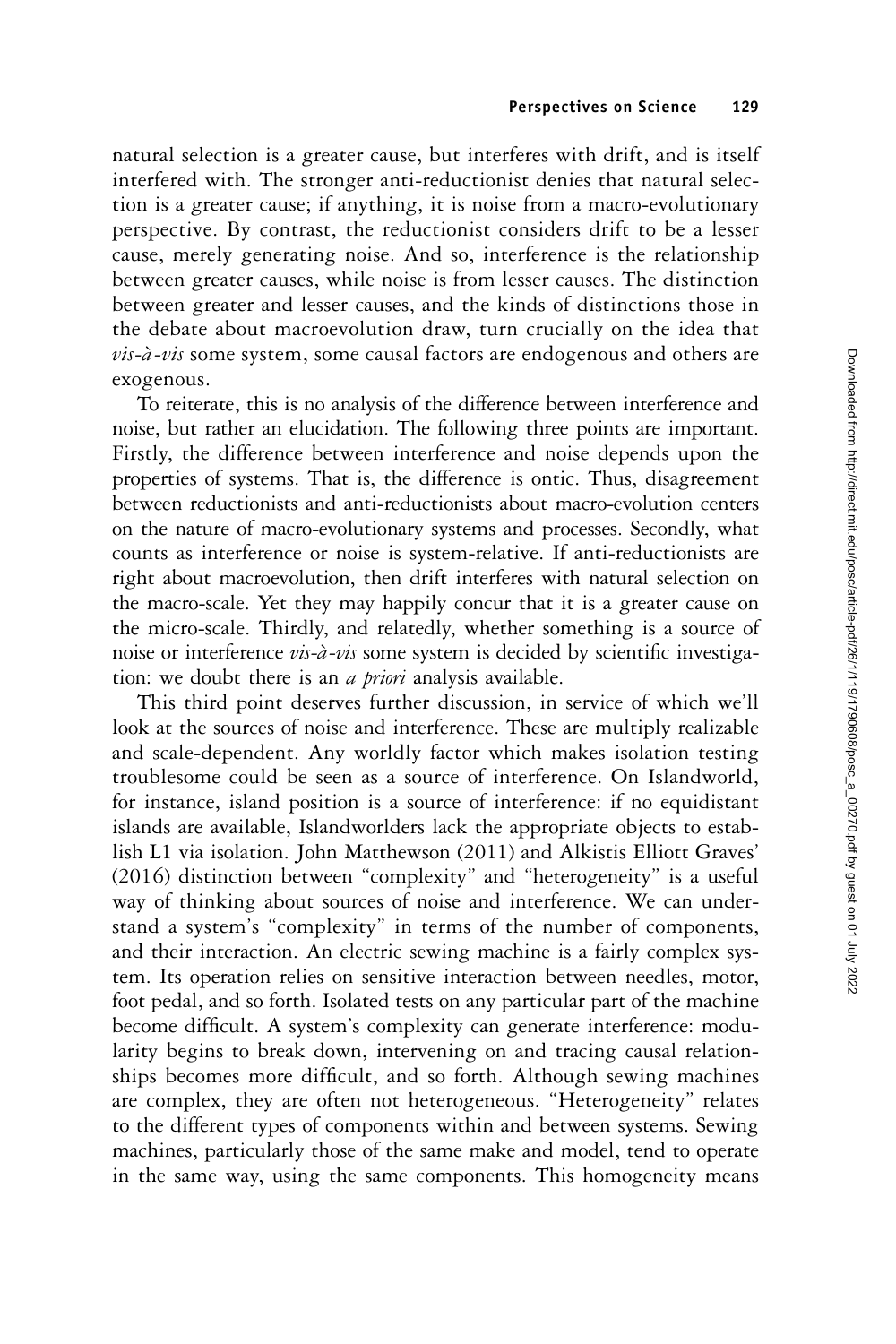that knowledge of one sewing machine will be easily generalized across many. If Tolstoy is right, unhappy families are heterogeneous, as each generates unhappiness in a different way. Due to this, understanding the dynamics of unhappiness in one family will not tell us much about unhappiness in another family. Heterogeneity, then, generates noise. As there are many ways of being complex and being heterogeneous, there are many sources of interference and noise.

The enormous range of sources of interference and noise prevents a precise analysis of these concepts. However, as we see in macro-evolutionary debate, scientists do distinguish between endogenous and exogenous factors pertaining to some system. That the distinction plays a central role in empirical disputes justifies our taking it seriously despite imprecision.

Two more points are required. First, although the framework is primarily ontic, it is necessarily indexed to theoretical and technological capacities (hence our term "ontic-driven"). To see this, consider various ways in which interference could occur. Some interference might be unsolvable in principle—two processes might be necessarily entangled, for instance. Let's add a fourth law to Islandworld: any island that is both equidistant from the equator and the mainland is barren. In this scenario, it is nomologically impossible to test L1 in isolation. This seems extraordinarily unlikely for biogeography, but analogues might occur in, say, particle physics. More realistically, most cases of high interference are not so due to nomological or logical restrictions, but due to (sometimes extremely challenging) technological or practical ones. For instance, if Islandworlders are not lucky enough to find equidistant islands, the technology required to construct them, and the time required for the requisite species to turn up or evolve, would most likely make isolation tests prohibitive. As we'll see in Newton's case, in such circumstances scientists often do conduct isolated studies, but these employ proxies to supplement combination testing.

Finally, you might worry that our distinction is held hostage to the decisions scientists make about whether or not something counts as a sys $tem<sup>11</sup>$  or that it requires a strong view about the relationship between social, pragmatic, and epistemic context on one hand, and ontic factors on the other hand. Such worries are misplaced. All that is required for our account to gain purchase is for ontic factors to play some role in determining which systems scientists investigate, how they conceive of them, and whether such investigations succeed. The distinction between interference and noise can be accommodated by strong views which place stringent restrictions on what the valid systems are, but can fit just as happily

11. We're grateful to an anonymous referee for highlighting this issue.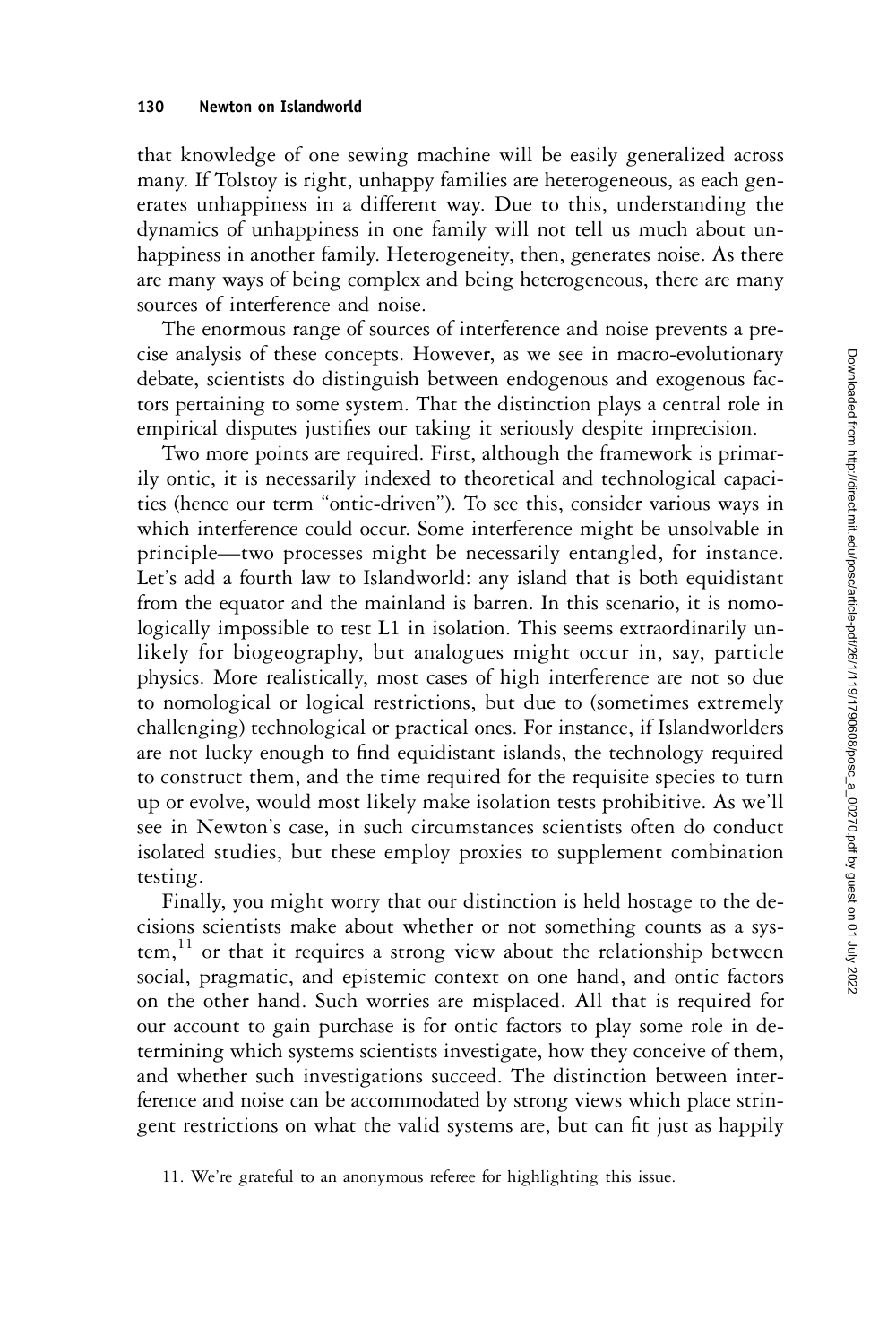with more relaxed—even "promiscuous" (Dupré 1993)—views which allow scientists bountiful wiggle-room  $vis-\lambda - vis$  the systems they target and how they divide them. Only views claiming that ontic features place no restrictions on scientists' capacities to identify, delineate, and investigate systems will make trouble for the ontic status of the distinction between noise and interference. And such views are implausible.

With the basic distinction in hand, we can now turn to the framework.

## 3.2. The Framework

Recall our aim: to understand ontic-driven explanations of scientific method. Our thought is that how scientists go about establishing regularities will depend on the nature of the system they target; specifically, on the amount of noise and interference within that system. We can envision noise and interference using a two-dimensional space (see Figure 1, below). Where systems fall within that space determines the kind of access scientists have, and thus the appropriate methodology (that is, whether isolation or combination tests are available, and their effectiveness). Further, recall that we understand ontic-driven explanation in contrastive terms. Systems don't have tout court "amounts" of interference or noise, rather, the measure is relative. For instance, when we come to compare Newton's Principia to his Opticks, we shall argue that optical systems have less interference than astronomical ones, but that astronomical systems are less noisy. The relativity of the measure allows our account to apply across a



Figure 1. The framework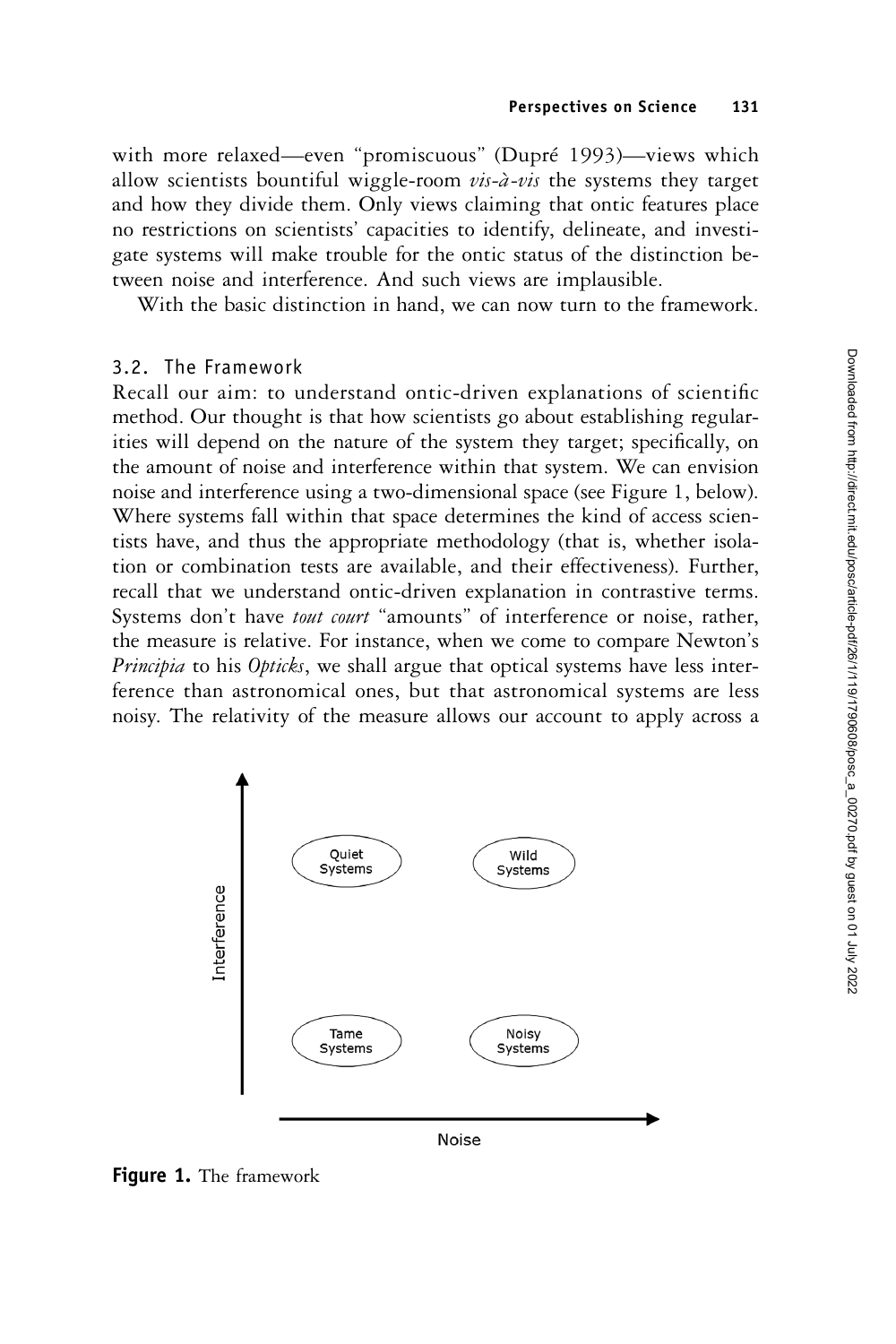vast range of systems despite the differences between them. With the understanding that our claims are system-relative, let's identify some locations and indicate some possible examples.

Let's begin with systems of low interference and low noise: "tame systems." These can be tested via isolation, and behavior beyond tests is to a large extent determined by the relevant greater causes. If Islandworld biogeography is tame, then scientists are able to establish their theories both via isolation and in combination. Moreover, in virtue of the lack of noise from earthquakes, their theories will be projectable. That is, they will be a reliable guide to species richness throughout Islandworld. Possible candidates for tame systems might be physical or chemical systems. For instance, not only can chemical interactions be isolated and studied in the lab, but those interactions often occur similarly in "the wild" (although see Cartwright 1983, 1999 for skepticism about physics, and Havstad 2017 for chemistry).

As we increase a system's interference, we reach circumstances where isolated tests are difficult or impossible, but behavior is still regular. These are "quiet systems." <sup>12</sup> Although isolatable tests are unavailable, combinatory tests are—and the established theories will be happily projectable. Islandworlders in this situation would not be able to hold fixed L2 and L3 in order to test L1, but they would find that, by combining the three laws, reliable and accurate predictions about species number are achievable. Plausible examples of such cases might be fluid mechanics and astrophysics. Although isolating planetary systems is infeasible, relatively trustworthy predictions can be made by applying physical laws in combination.

Holding interference low, and increasing noise, we find noisy systems. These are amenable to isolated tests, if we control for noise. However, the adequacy of subsequent theory will be limited. If Islandworld biogeography is noisy, then although equidistant islands are available to test L1 (or the Islandworlders have the technology and patience required to fabricate tests), the common occurrence of earthquakes renders the laws a poor guide to actual species richness. Some plausible systems of this nature are biological and behavioral systems. Although, for instance, animal behavior can be isolated and examined in the lab, wild and laboratory circumstances diverge, making it difficult to export results.

Finally, turning both interference and noise to full, we find "wild systems." These are both unamenable to isolated tests and are riddled with exceptions. Scientists facing such systems might find themselves questioning whether their targets are really "systems" at all. Some tentative

<sup>12.</sup> These are what Nancy Cartwright has called "natural nomological machines" (Cartwright 1999).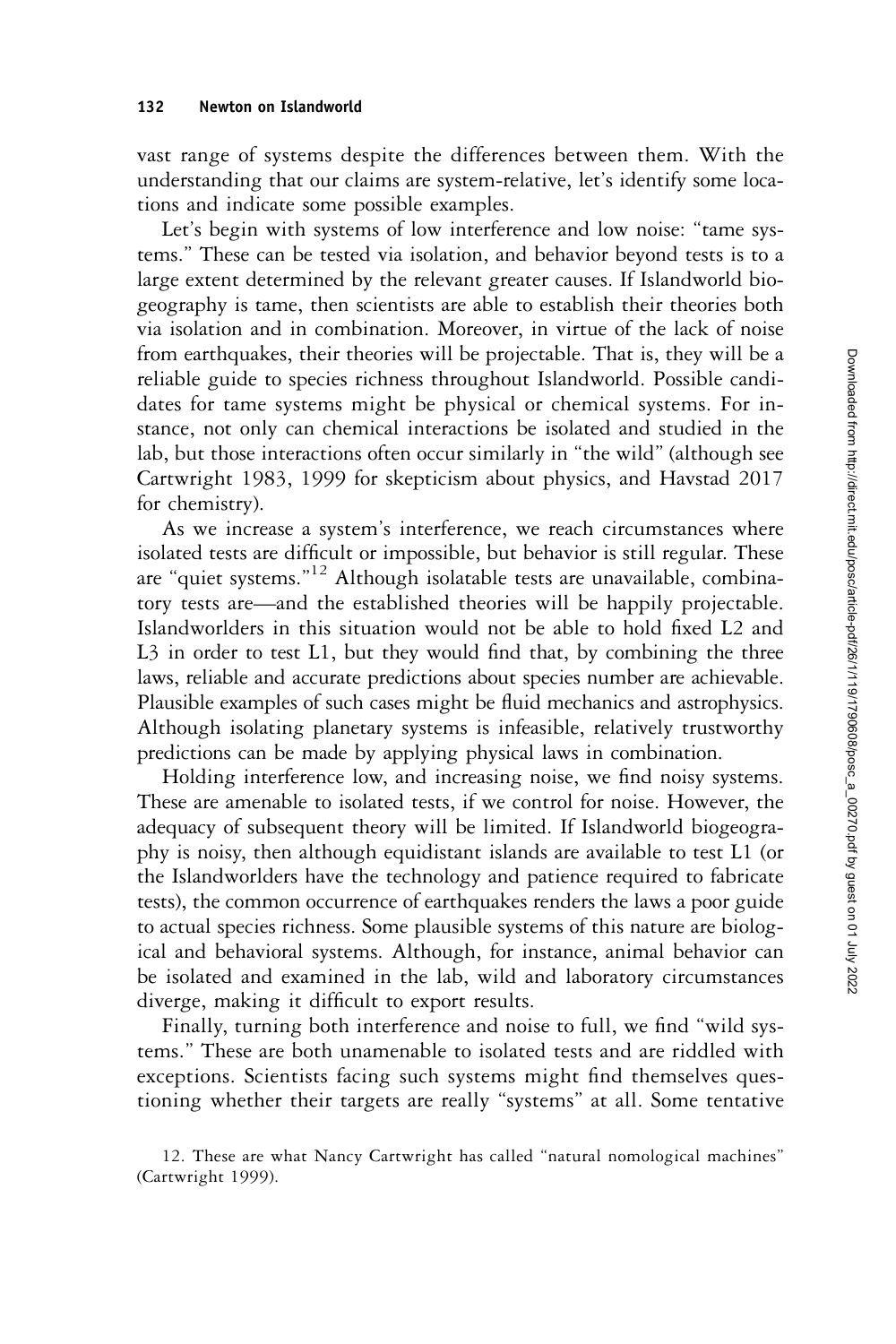examples might be evolutionary, ecological, and economical systems. Although such systems are sometimes taken to be amenable to experimental study or something analogous, $^{13}$  typically, such systems are considered to be extremely difficult to investigate in isolation, and the results of such studies only apply across limited cases.

This framework, we argue, can be used to generate and understand ontic-driven explanations of scientific methodology. That is, when asking why some scientific investigation proceeds as it does, we should attend to the target system's interference and noise relative to the explanatory contrasts. We do not pretend that this is always the best explanation. Rather, when an ontic-driven explanation is called for, this framework has the goods. Our aim for the remainder is to harness the framework in a realworld case.

## 4. An Ontic-Driven Explanation of Newton's Methodology

The methodological differences between Isaac Newton's two great works of natural philosophy, the Opticks and the Principia, are often thought to reflect developments in Newton's methodology, varying aims of investigation, differences in tradition, or differences in technology or theory. But we shall argue that a case can be made for taking the primary difference to be the subjects of the investigations. Newton's two great works target different kinds of systems, which require different methodological approaches. We argue that this aspect of Newton's methodology is amenable to an ontic-driven explanation. This discussion of Newton serves two purposes. On the one hand, his work illustrates our framework and demonstrates its potential. And on the other hand, we use our framework to generate a novel, *prima facie* plausible and likely fruitful hypothesis about why Newton claims to have a consistent methodological approach, but employs different methods in different situations.

Our treatment is somewhat simplified: given our purpose, a discussion which did justice to the rich, sophisticated state of contemporary Newton scholarship would be prohibitive. Having said this, we take our claims about Newton seriously; and consider the picture we paint broadly accurate. Newton is a startling and influential example of scientific success and as such getting the details right is important, but it would be a shame if the demand for detail was such that Newton's example couldn't inform more general projects such as the one at hand.

<sup>13.</sup> For instance, sometimes convergent evolution is taken to be a "natural experiment" which tests evolutionary theories (Currie 2013), and ecological theories are sometimes studied using model organisms in so-called "bottle-experiments" (Odenbaugh 2006).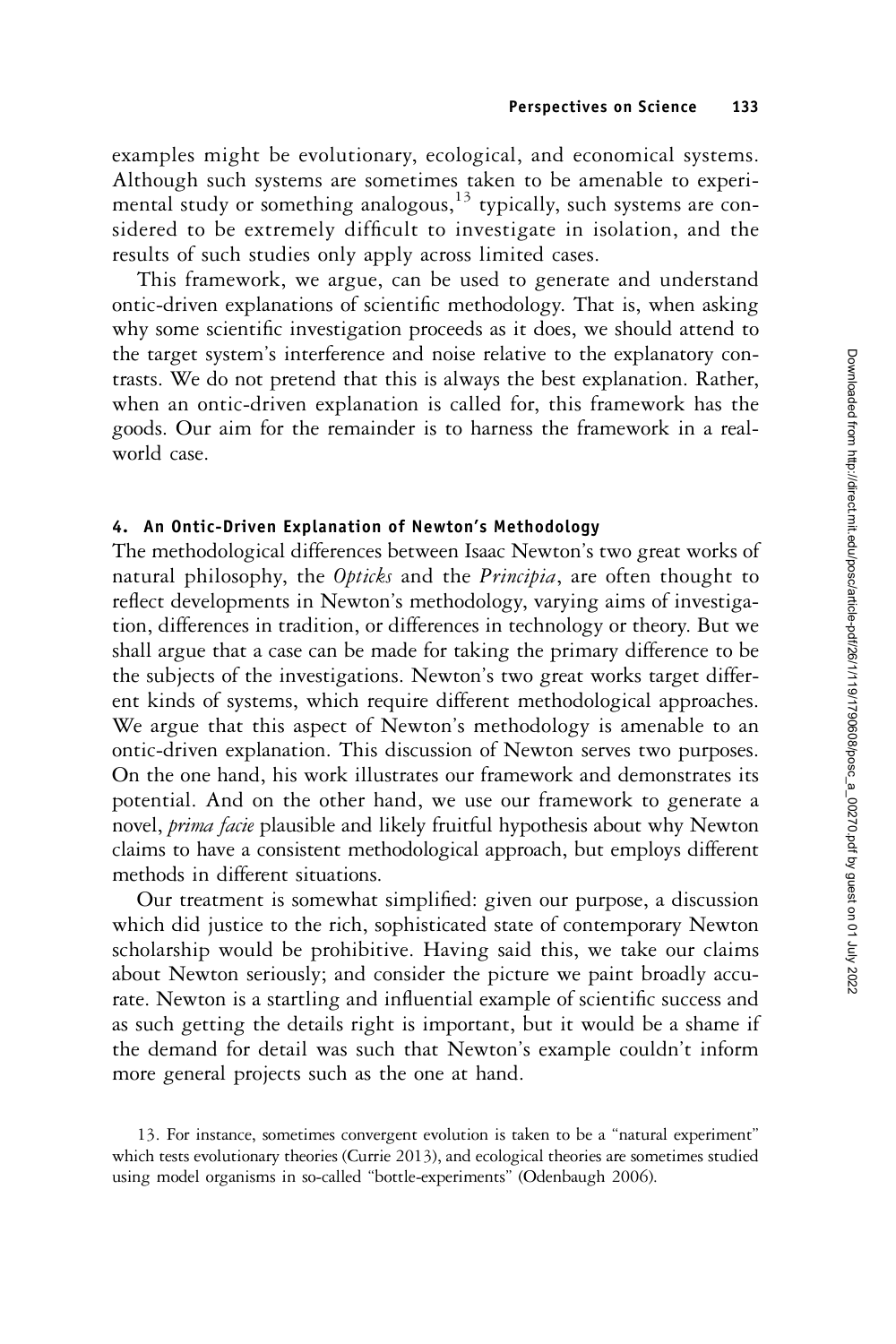#### 134 Newton on Islandworld

Here's an odd feature of Newton's career. He is taken to have spawned two important, but different, sciences: an experimental science exemplified in the Opticks, and the mathematical science exemplified in the Principia. And yet, his methodological reflections remained remarkably consistent throughout his life. Consider this representative quote from Cohen and Smith: "There is, perhaps, no greater tribute to the genius of Isaac Newton than that he could thus engender two related but rather different traditions of doing science" (Cohen and Smith 2002, p. 31). On this view Newton is the father of two scientific traditions. First, the austere, formal mathematism of his celestial mechanics. And second, the complex and sophisticated experimentalism of his optics. When considering the motions of bodies and the forces that produce them, Newton was a mathematician; when considering the properties of light and colors, Newton was an experimentalist. Although he draws the distinction very differently from Cohen and Smith, Thomas Kuhn also argued that Newton's two major contributions represent two profoundly different traditions. For him, the Principia was a "classical" science, unified with other mathematical inquiries such as astronomy and harmonics. In contrast, the Opticks was a "Baconian" science, to be lumped with studies of magnetism, electricity, and heat.<sup>14</sup> The large divergence between Kuhn and Cohen and Smith notwithstanding, the Opticks and the Principia are often taken to exemplify very different methodologies.

However, Newton's own writing about the methodology of the Opticks and the Principia suggests a different story. Consider the following, a passage from Newton's "anonymous" report from the Royal Society's 1715 examination of the calculus dispute with Leibniz: "The Philosophy which Mr. Newton in his Principles and Optiques has pursued is Experimental; and it is not the Business of Experimental Philosophy to teach the Causes of things any further than they can be proved by Experiments" (Newton 1715, p. 222). Here, Newton unified his two works under the label "experimental philosophy," suggesting that, in stark (and undeniably snarky) contrast to Leibniz, both works are grounded in observation and experiment, rather than speculative hypotheses. And so apparently Newton took himself to have a distinct methodology, exhibited in both of his great works.

Commentators have often interpreted this and other such statements as purely rhetorical: in his dispute with Leibniz, Newton made a political decision to align himself with the Royal Society and, by extension, to identify his methodology with experimental philosophy. However, while we lack the space to make a satisfactory case for it here, we think this professed

<sup>14.</sup> More recently, Kuhn's influential account has been called into question by, for example, Anstey 2014 and Domski 2013.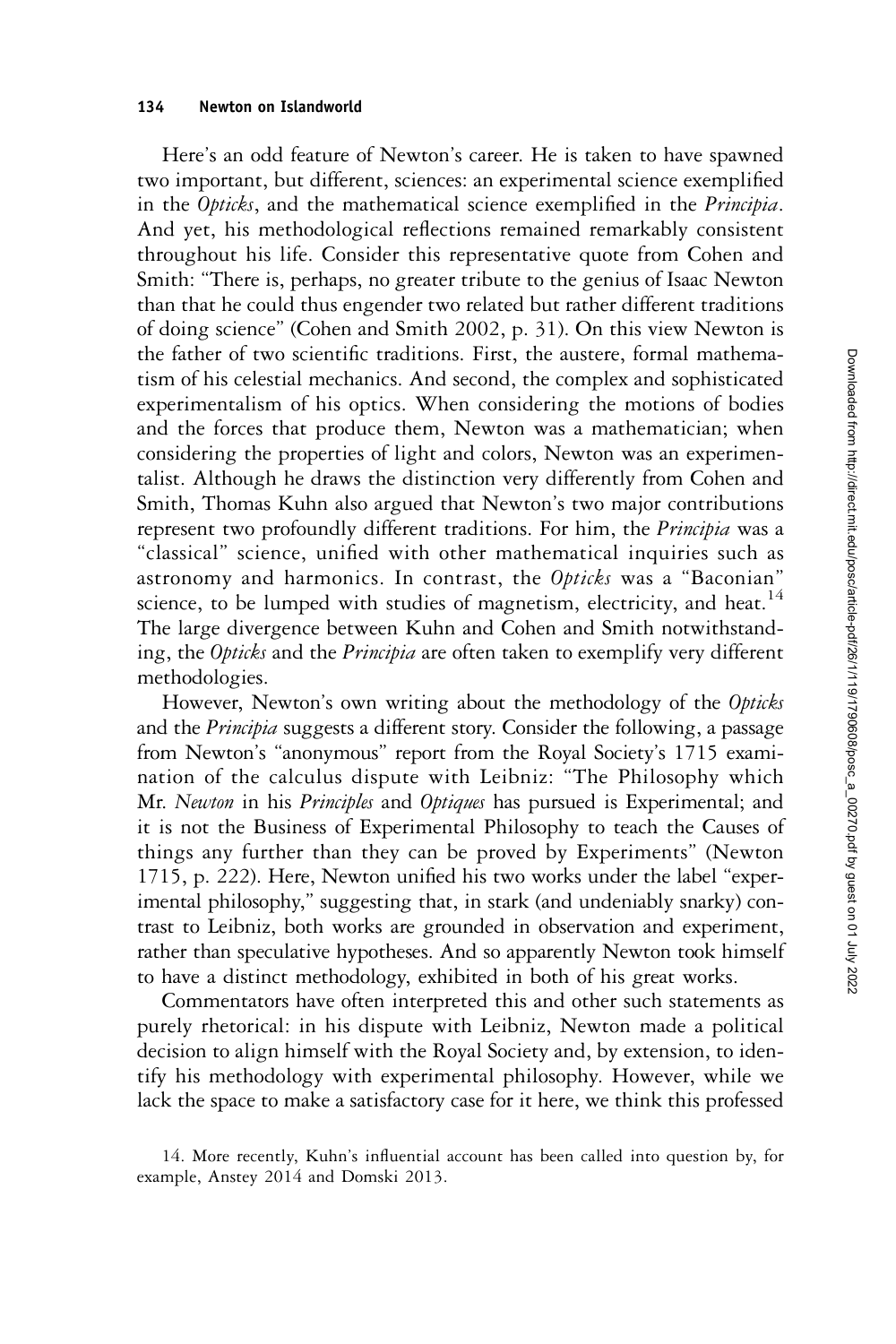unity is not a mere rhetorical flourish on Newton's part, but a serious philosophical claim.15 For instance, we think Newton's experimentalism can be seen in the reasoning in book 3 of the Principia, which is based on the "phenomena" of observed planetary motions, and in the scholia in books 1 and 2 of the *Principia*, which are littered with suggestions for future experimental programs. Moreover, in both works, Newton makes his stance on hypotheses very clear. In the Principia, he (in)famously declares Hypotheses non fingo ("I do not feign hypotheses" (Newton 1999, p. 943)). And in the Opticks, he begins, "My Design in this Book is not to explain the Properties of Light by Hypotheses, but to propose and prove them by Reason and Experiments" (Newton 1952, p. 1).<sup>16</sup> But the unity runs deeper than this. Niccolò Guicciardini suggests that the two works are unified by their use of the method of analysis. He writes: "In the *Principia* analysis is a deduction of forces from motions; in the Opticks it is a deduction from compositions to ingredients… In both cases one has a deduction of causes from effects" (Guicciardini 2011, pp. 316–17). He continues:

Further, the procedure of deduction from experiments (in the Opticks) and from phenomena or observations (in the Principia) has the tentative, heuristic, and complex structure of the analytical heuristic method of the mathematicians. Newton could draw a comparison between the experimental method adopted in natural philosophy and the method of analysis of the mathematicians because he placed experimentation within a deductive mathematical procedure… (Guicciardini 2011, p. 317)

In short, the unity of Newton's methodology, that endures over time and across his scientific work, is grounded in the use of mathematical reasoning to derive theoretical propositions from experiments and phenomena deducing causes from effects. Below, we'll sketch this as his "mathematicoexperimental" method.

The following passage from Newton's first published paper (1672) is an early statement of this methodology:

A naturalist would scearce expect to see the science of [colors] become mathematicall, & yet I dare affirm that there is as much

15. For an influential account of this position, see Shapiro 2004. And for replies see Walsh 2012a, 2012b.

16. The distinction between theories and hypotheses is central to Newton's methodology. For Newton, theories are on epistemically surer footing than hypotheses because they are grounded on phenomena, whereas the latter are grounded in speculations (Walsh 2017a). For a discussion of the distinction between theories and hypotheses in early modern philosophy more generally, see Ducheyne 2013.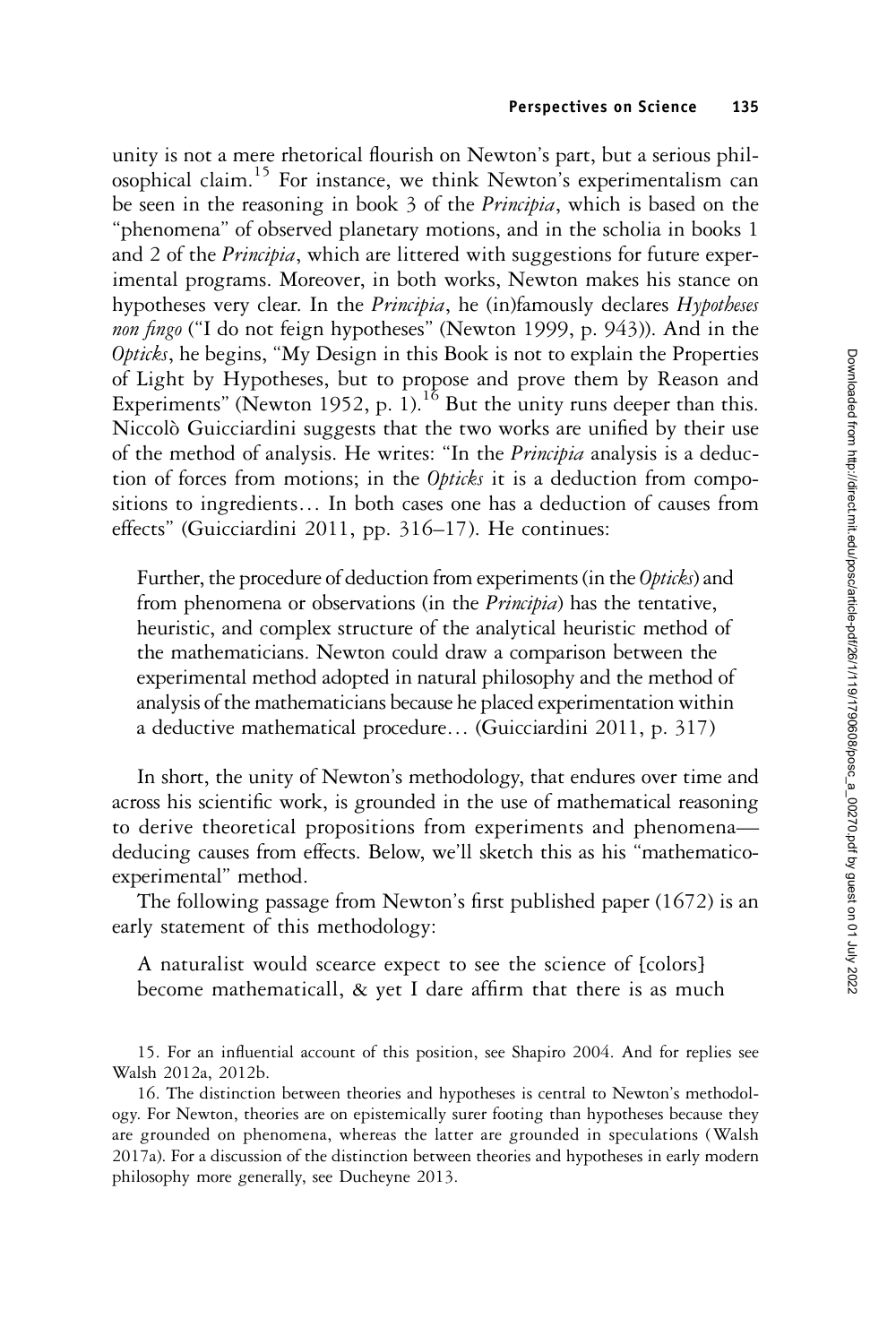certainty in it as in any other part of Opticks. For what I shall tell concerning them is not a hypothesis but most rigid consequence, not conjectured by barely inferring 'tis thus because not otherwise or because it satisfies all Phænomena (the Philosophers universall Topick,) but evinced by the mediation of experiments concluding directly & without any suspicion of doubt. (Newton 1959–1977, vol. 1, pp. 96–7)

Here, Newton claimed that his science of optics is experimental, in that it is grounded in observation and experiment, and mathematical, in that theoretical propositions are deduced from experiment, in the style of mathematicians, without recourse to speculative hypotheses. These two aspects constitute the methodology which remained consistent throughout his life.<sup>17</sup>

Now consider another representative passage. This one's from book 1 of the Principia (1687):

Mathematics requires an investigation of those quantities of forces and their proportions that follow from any conditions that may be supposed. Then, coming down to physics, these proportions must be compared with the phenomena, so that it may be found out which conditions [or laws] of forces apply to each kind of attracting bodies. And then, finally, it will be possible to argue more securely concerning the physical species, physical causes, and physical proportions of these forces. (Newton 1999, pp. 588–89—brackets indicate translators' comment)

Here, Newton claimed that mathematical reasoning can carry us from causes to effects—or from forces to the motions they produce. But to do "physics," that is, to harness the power of mathematics to explain actual physical systems, we must reason in the other direction—from motions to their forces.<sup>18</sup> This passage is best understood contextually: it leads us into

17. Commentators generally view the quoted passage as extreme, and there is some disagreement  $vis-\hat{a}-vis$  the extent to which it is representative of Newton's epistemological commitments. Shapiro and Guicciardini, for example, have argued that Newton quickly retracted his extreme claims of certainty and instead expressed a more moderate epistemic attitude towards his theory of light (Guicciardini 2011, p. 20; Shapiro 1989, p. 225, 1993, p. 14) (against this position, see Walsh 2017b). Here, however, we introduce this passage to demonstrate that, well before his difficulties with Leibniz, Newton was presenting his optical work as mathematico-experimental. We can make this point without taking a position on the debate about Newton's notion of certainty.

18. In the above passage, Newton might have been appealing to the well-known distinction between "pure mathematics"(i.e., arithmetic and geometry) and "mixed mathematics"(i.e., astronomy, optics, harmonics, etc.). Traditionally, pure mathematics was said to deal with mathematics as it applied to intelligible things, that is, those things that can be apprehended by the intellect or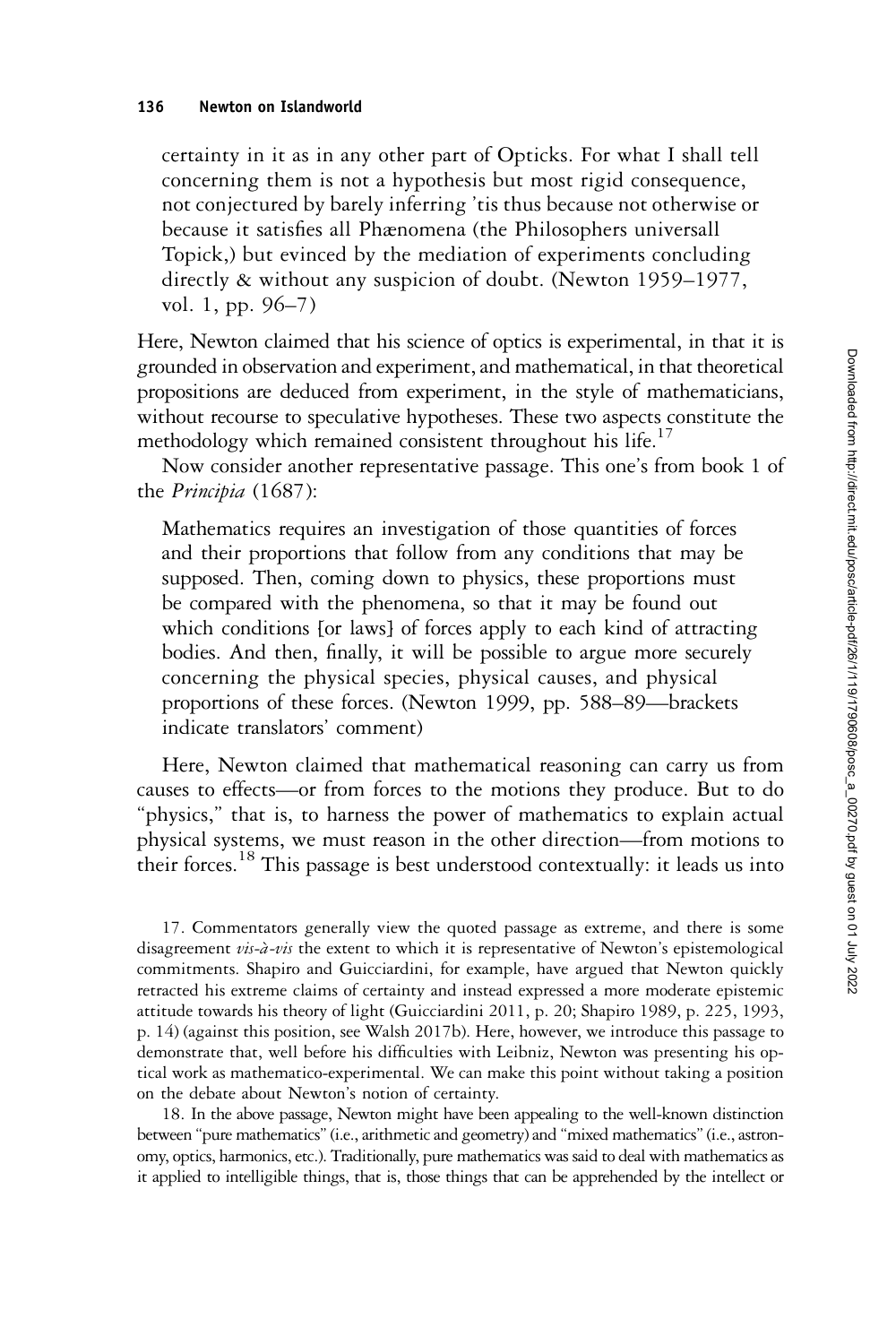sections 12 and 13 of book 1, where the focus is on centripetal forces directed toward individual particles of matter. Immediately following this passage is a sequence of mathematically derived conditional propositions relating centripetal forces directed toward whole bodies and centripetal forces directed toward their individual parts composing those forces. Just as the above quotation says, these mathematical propositions investigate "those quantities of forces and their proportions that follow from [a subset of ] any conditions that may be supposed." Newton finally arrives at Proposition 92 (Newton 1999, p. 618), which describes an experimental program to (1) establish whether the forces toward whole bodies are composed of forces toward the parts of those bodies and (2) to measure how the latter forces vary with distance. In short, what we find is an experimental program akin to the one investigating optical phenomena. However, Newton evidently realized how weak gravitational forces toward everyday bodies are, and saw no way to carry out this program at the time.

And so, Newton's methodology has two aspects: the mathematical and the experimental. Let's make these more explicit. Mathematical: According to Newton, just as mathematical inferences could be performed without epistemic loss, so could philosophical inferences (i.e. inferences about physics). That is, it is possible (with the help of mathematical tools such as geometry and calculus) to deduce new physical propositions from principles and laws. And these new propositions will have the same epistemic status as the original principles and laws. *Experimental*: According to Newton, theories must be inferred from experimentally-established principles: i.e. principles deduced from phenomena, acquired via observation and experiment. Furthermore, Newton seems to have been rather inflationary about what such empirical enquiry—even a single "experimentum crucis"—could achieve. In his more extreme statements, claiming they could yield truth "without any suspicion of doubt." 19

imagination. In contrast, mixed mathematics was concerned with the application of mathematics to natural phenomena. So it was said to deal with mathematics as it applied to sensible things, that is, those things that can be apprehended by the senses. See Dunlop 2012, p. 77 for a discussion of this distinction.

<sup>19.</sup> This notion can be characterised as "compelled assent": the evidence compelled Newton undeniably to his conclusion, and he expected others to draw the same conclusion in the same context (see Walsh 2017b). For example, in his correspondence with Lucas (August 1676), Newton wrote: "[Let Lucas examine the experiments given.] For if any of those be demonstrative, they will need no assistants nor leave room for further disputing about what they demonstrate. The main thing he goes about to examin is the different refrangibility of light. And this I demonstrated by the Experimentum Crucis. Now if this demonstration be good, there needs no further examination of the thing; if not good the fault of it is to be shewn, for the only way to examin a demonstrated proposition is to examin the demonstration" (Newton 1959–1977, vol. 2, pp. 79–80).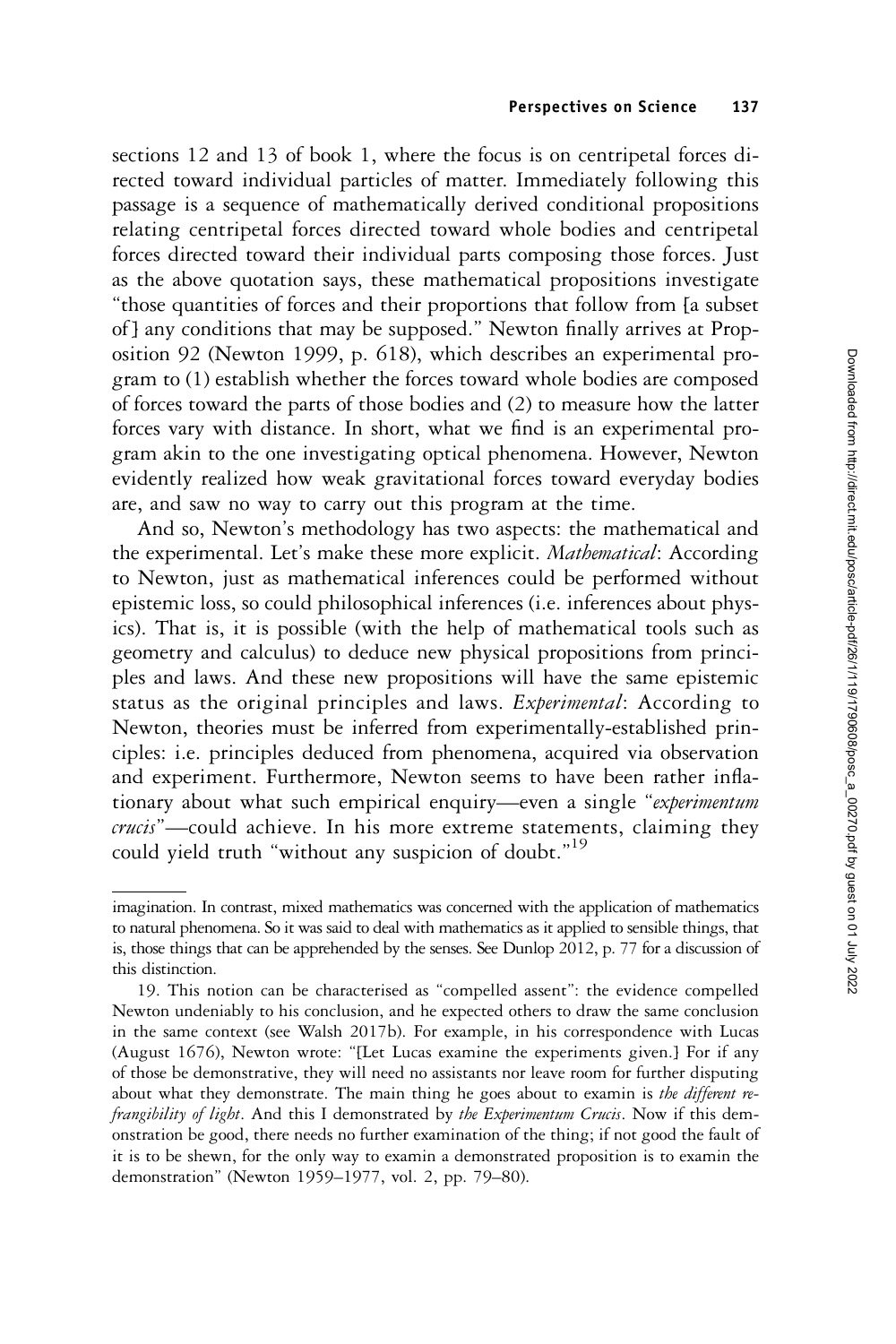#### 138 Newton on Islandworld

These features in combination make sense of Newton's claims about a "mathematical science." From principles or laws, one may deduce propositions or theorems without epistemic loss. The challenge, then, is to establish those principles. Newton thought that this was best achieved experimentally. And so Newton's methodology was "mathematico-experimental." To drive the point home, consider this passage from book 2 part II of the Opticks, written later in Newton's career: "Now as all these things follow from the properties of Light by a mathematical way of reasoning, so the truth of them may be manifested by Experiments" (Newton 1952, p. 240). In arguing that Newton's methodology is much more unified and consistent than usually recognised, we are not suggesting that it was static and unvarying. Indeed, over the course of his working life, Newton was deeply engaged with methodological questions, working to improve, develop, and nuance his investigative and theorising skills. Moreover, different contexts and research programs presented Newton with different methodological challenges to overcome. So, Newton's methodology was dynamic and progressive. We think it is plausible, however, that the mathematicoexperimental procedure sketched above was an enduring methodological commitment. Development and variation took place within the parameters of this fundamental feature of Newton's methodology. The analysis we offer in the following sections highlights one aspect of this variation: the ontic features of different target systems.

In sum, Newton apparently spawned two very different sciences, the experimental optics and the mathematical mechanics, and yet his methodological reflection betrays a unity, his mathematico-experimental method. Newton's methodological reflections describe two works unified by one methodological approach; but the two works seem to exemplify different ways of investigating natural systems. And so, here, we think an onticdriven explanation will be illuminating. Our first task, then, is to ask what was different about Newton's targets which necessitated these differences. Our second (and brief) task is to inquire into their differing success: the mechanical project is taken to have outperformed the optical one. We will present ontic-driven answers to both questions. In a nutshell, on our view, Newton's optical system exhibited less interference than his celestial system, and thus, where the former was amenable to (experimental) isolation tests, the latter was not. This goes some way towards explaining the difference in how Newton approached these systems. However, we argue, optical systems are much noisier than celestial ones, and so the regularities which Newton established were much more widely applicable in the case of mechanics than optics—which explains the differing success of those projects.

Before we examine the two sciences in more depth, we should say something about how our ontic-driven explanation fits with other explanations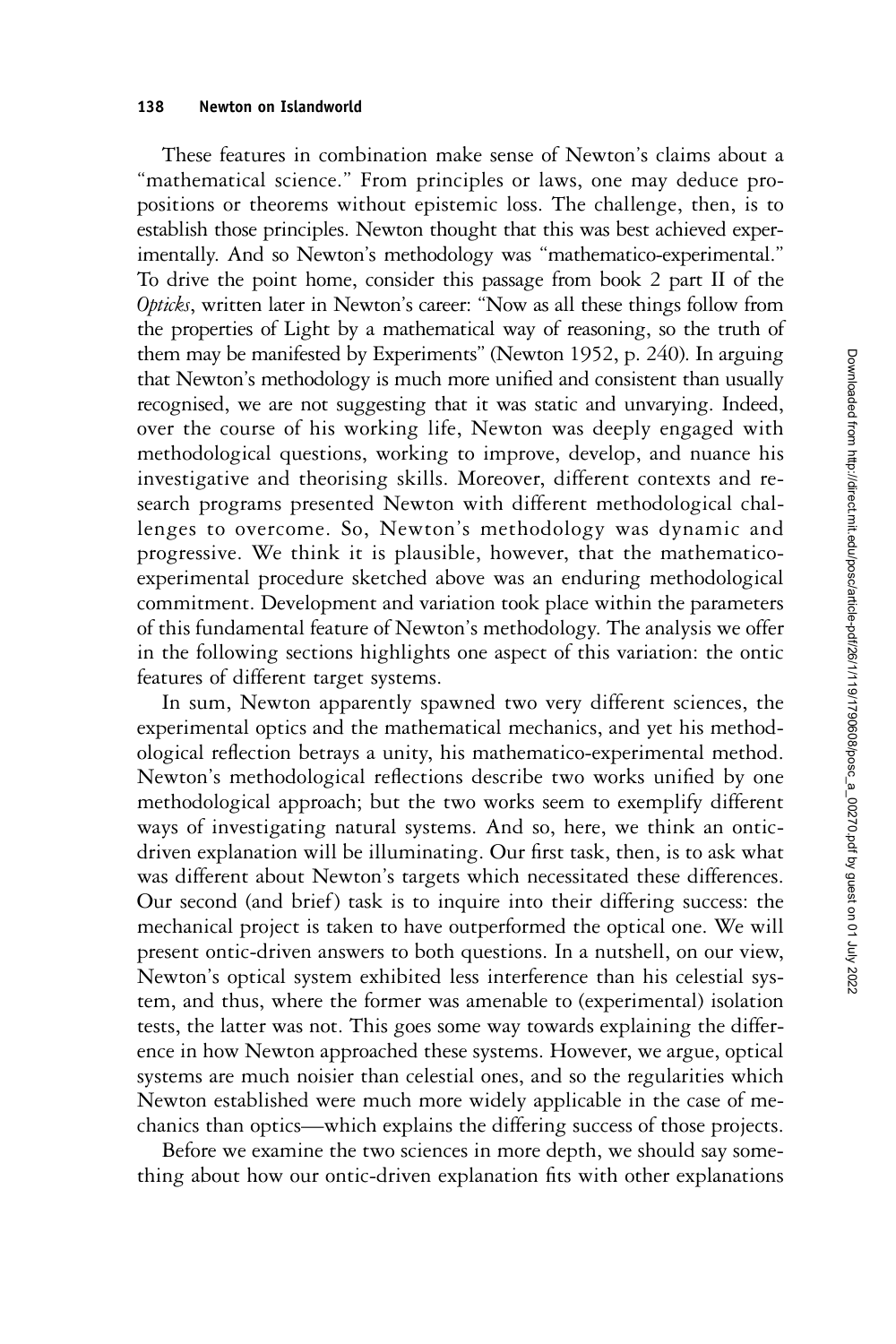of Newton's methodology. As implied in the introduction, we are ecumenicists about explanation. That is, we do not think there is one single privileged way of explaining an historical episode. Explanations are contrastive: they serve to explain why one thing happened rather than another. With respect to a given historical episode, there might be multiple sets of contrasts that interest us, leading to multiple legitimate explanations of a single historical episode. Newton's methodology is a case in point. Depending on our primary concerns, explanations of Newton's methodology could appeal to multiple factors: for instance, Newton's position in the Royal Society (Feingold 2001), his education at Cambridge (Dunlop 2012), his primary interest in alchemy (Newman 2016), and so on, could each form the basis of an explanation of his method. Although these explanations are not equivalent, they are also not necessarily in competition. Rather, each highlights a different aspect of Newton's methodology. And we think this is valuable. Different kinds of contrastive explanations allow us to bring different features of Newton's work into focus, and explore different hypotheses. One feature of Newton's methodology which, we think, has been largely overlooked is its relationship to the system being investigated. And we think our ontic-driven explanation sheds important light on this feature.

# 4.1. How to Establish Principles

Let's compare Newton's 'experimental' approach to optics with his 'mathematical' approach to mechanics. As we shall see, both are examples of his mathematico-experimental method: propositions are deduced from principles, which are established by experiment. Why, then, does the method look so different in the two cases? Drawing on our account of ontic-driven explanations, we'll tentatively suggest that the two works differ in the method by which principles are established. The Opticks contains paradigm instances of isolation-testing. We attribute this approach to the low interference in such systems. The *Principia*, by contrast, relies on combinationtesting. This is because, as we'll see, the target system has high interference. We argue, then, that an ontic-driven explanation of this methodological difference is available. Establishing such a thesis requires more work, but for our purpose of illustrating our framework and establishing its utility, availability and plausibility are sufficient.

4.1.1. Isolation-Testing in the Opticks Newton's Opticks follows the quasigeometrical style of the Principia: it opens with a set of definitions and axioms, before the theory is developed in a series of propositions (labelled as either theorems or problems). Newton establishes each proposition experimentally, calling the procedure "proof by experiments." He begins by stating the proposition, then discussing a sequence of experiments which are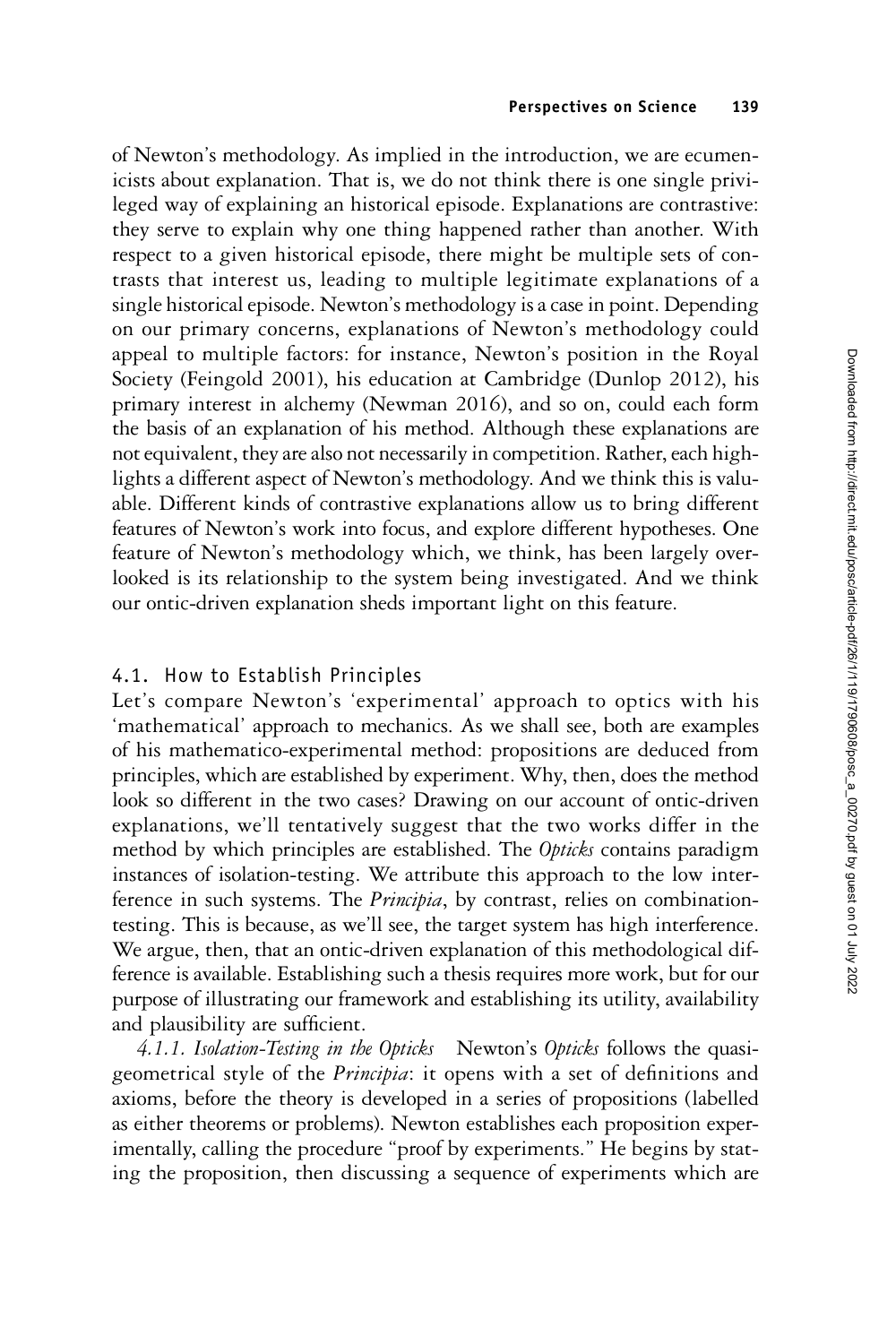supposed to establish the proposition beyond doubt. A discussion follows explaining how the experiments support the proposition.<sup>20</sup>

Here we shall focus on the first proposition of Book 1 part  $I<sup>21</sup>$  Proposition 1 theorem 1 states that "Lights which differ in Colour, differ also in Degrees of Refrangibility<sup>22</sup>" (Newton 1952, p. 20). This proposition is an important first step in establishing one of Newton's key claims about light: that there is a one-to-one correspondence between refrangibility and spectral color.<sup>23</sup> Establishing this correspondence enabled Newton to make use of geometrical properties of light (rectilinear propagation, regular refraction and reflection, and so on) to make inferences about the color-producing properties of light.<sup>24</sup> The inference might be reconstructed as follows:<sup>25</sup>

P1. There is a one-to-one correspondence between refrangibility and spectral color.

20. These discussions also contain detailed instructions and illustrations, which suggests that the reader was supposed to work through the experiments, perhaps even attempting to replicate them, in order to grasp the truth behind the demonstrations.

21. Of course, by focusing on a single proposition, we do not do justice to the sophisticated design of Newton's experimental program, in which combinations of experiments accumulate to establish a sequence of theoretical propositions. In this paper, however, we are interested in Newton's Opticks insofar as it offers paradigm cases of isolation-testing. The experiments supporting proposition 1 provide a particularly clear and accessible example.

22. "Refrangibility" refers to the disposition of light to refract when passing from one medium into another, or a "predisposition, which every particular Ray hath to suffer a particular degree of Refraction" (Newton 1959–1977, vol. 1, p. 96).

23. The proposition which gets him the rest of the way to the one-to-one correspondence is in Book 1 part II: proposition 2 theorem 2, "All homogeneal Light has its proper Colour answering to its Degree of Refrangibility, and that Colour cannot be changed by Reflexions and Refractions" (Newton 1952, p. 122).

24. It is significant that, in both the *Opticks* and the early paper on which it is based (Newton 1672), Newton establishes geometrical properties of white light before considering color. (Certainly this fact has been lost on many of Newton's critics, both then and now.) There are at least two good reasons for this. Firstly, a technological limitation: it was one thing to isolate and manipulate small rays of light, but it was much more difficult to isolate and manipulate a single color, which required extraordinary precision and very good eyesight. Secondly, as we've already seen, Newton's aim was to develop a rigorous mathematical science of optics: angles, sizes, shapes, and positions were things that he could talk about mathematically; hue, saturation and brightness were not.

25. This inference can be seen more explicitly in a letter to Huygens (23 June 1673). Here, Newton sets out his account in five definitions and ten propositions. Proposition 1 corresponds to my P2, propositions 2 and 3 together correspond to my P1, and propositions 4 and 5 together correspond to my C (Newton 1959–1977, Vol. 1, p. 293). (Propositions 6–10 offer an account of colored bodies.) Newton claims that proposition 4 is derived from definitions 1 and 3 and proposition 1, and that proposition 5 is derived from definitions 1 and 3 propositions 2 and 3. It is a remarkable feature of Newton's theorising strategy that he frequently provided two lines of support for his propositions: (1) demonstration via deduction from established propositions and (2) demonstration via experiment.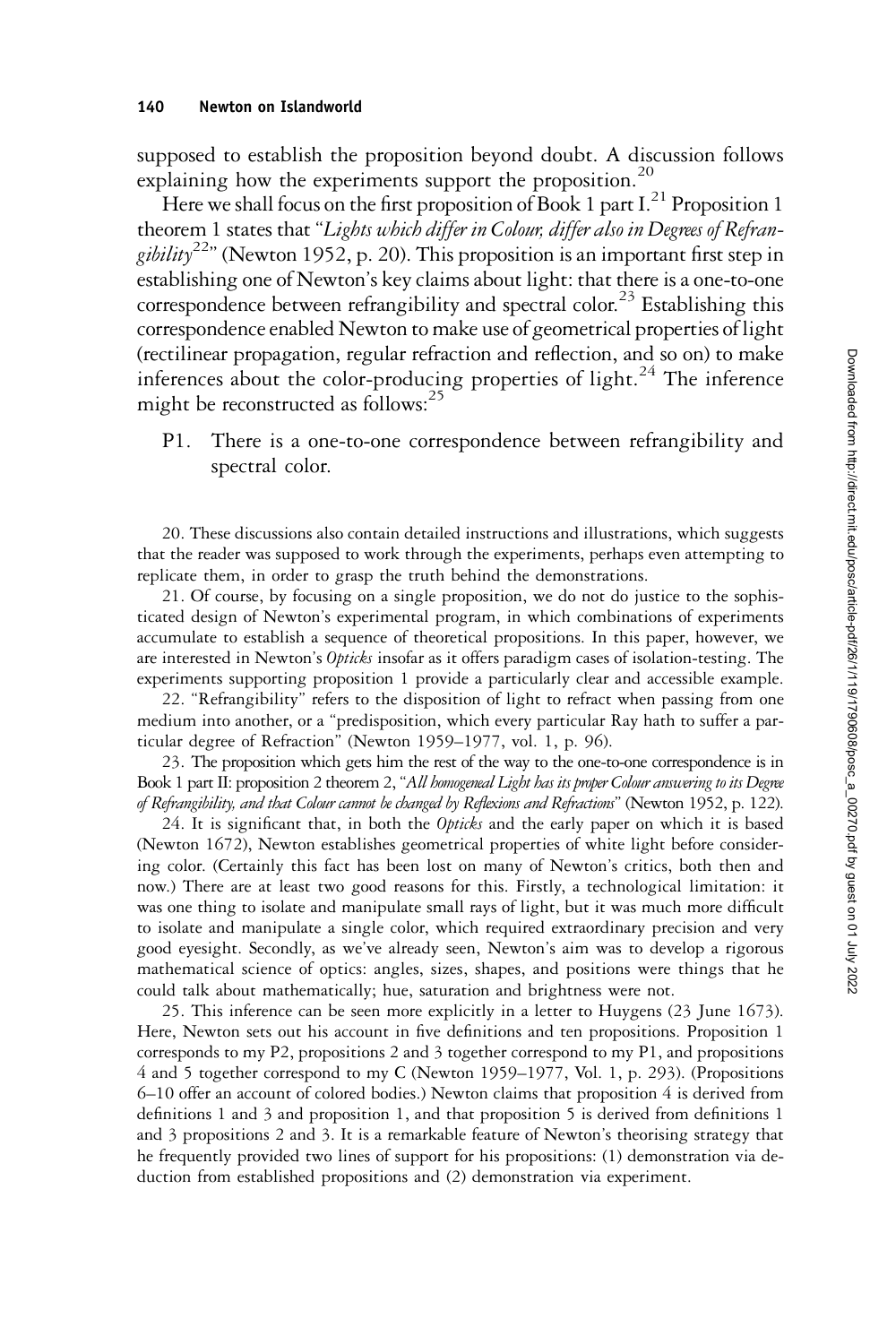- P2. White light is composed of rays of many refrangibilities.
- C. White light is composed of rays of many spectral colors.

Newton provides two experiments in support of proposition 1. In experiment 1 Newton draws a line down the centre of a piece of black card, and paints one half red and the other half blue. Then he uses sunlight to illuminate the card, and peers at the card through a prism, which he holds close to his eyes (see Figure 2 below). When he tilts the prism upwards, the card appears to move upwards, the blue half  $(dg)$  appearing higher than the red half  $(\hat{f}_e)$ . When he tilts the prism downwards, the card appears to move downwards, the blue half ( $\delta v$ ) appearing lower than the red half (φε). From this experiment, Newton concludes that the blue light refracts to a greater degree than the red light, and hence the blue light is more refrangible than the red light:

Wherefore in both Cases the Light which comes from the blue half of the Paper through the Prism to the Eye, does in like Circumstances suffer a greater Refraction than the Light which comes from the red half, and by consequences is more refrangible. (Newton 1952, p. 21)

In experiment 2, Newton takes the same piece of card and winds "a slender Thred of very black Silk" (Newton 1952, p. 23) around it, so that several horizontal black lines pass across the colors. He stands the card upright against a wall, so that the colors stand vertically, side-by-side, and



Figure 2. The Opticks, Book 1 part I, figure 11 (Newton 1952, p. 22)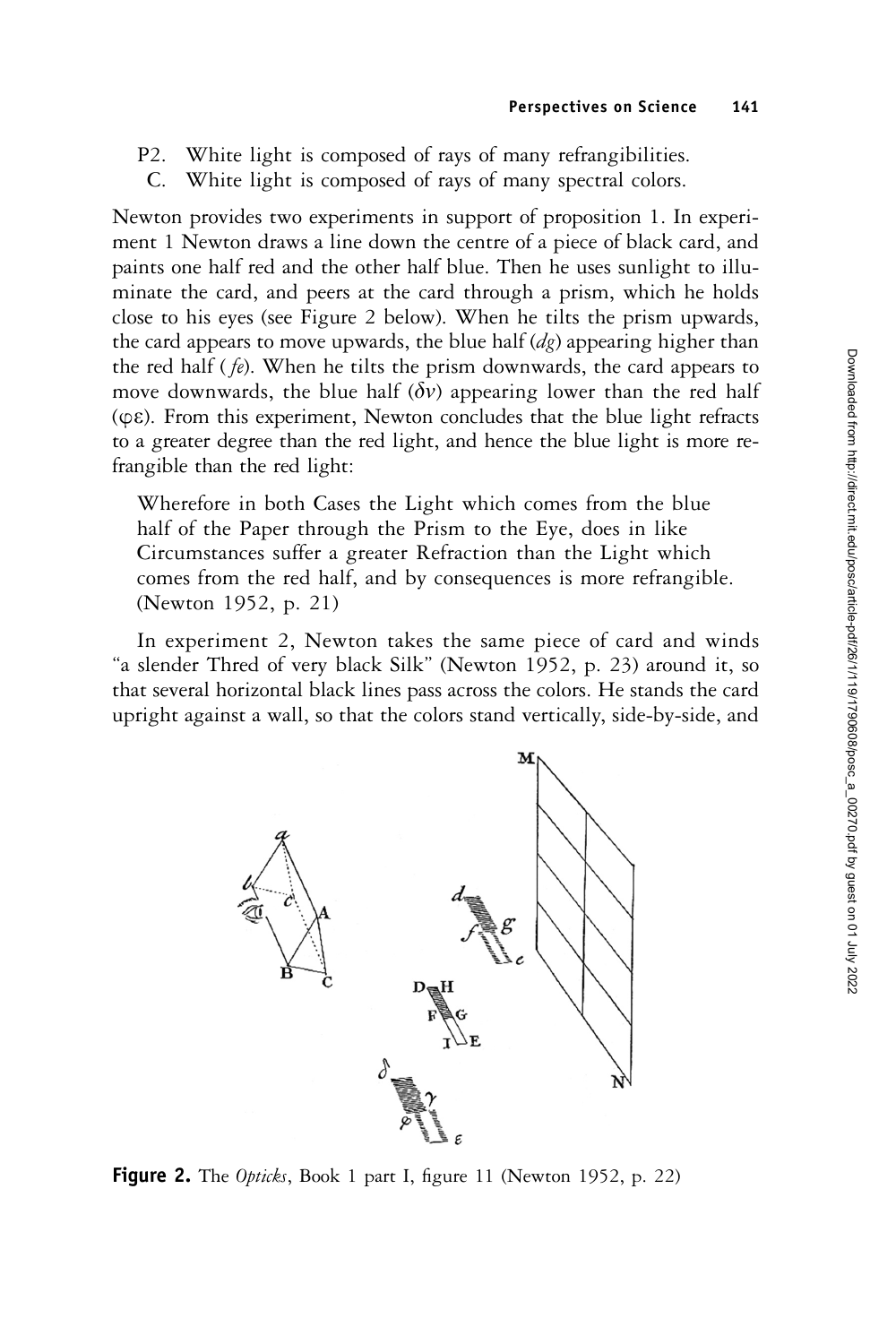illuminates it with a candle. He places a glass lens at a distance of six feet from the card, and uses it to project the light coming from the illuminated card onto a piece of white paper which is at the same distance from the lens on the other side (see Figure 3 below). He moves the piece of white paper to and fro, taking precise note of where and when the red and blue parts of the image are most distinct (the purpose of the black thread is to indicate distinctness: the image is most distinct when the lines created by the thread are sharpest). He finds that when the red part of the image appears most distinct, the blue part is faint and blurred; and when the blue part of the image is most distinct, the red part is faint and blurred. And that, in order to obtain a distinct red image, the paper has to be held  $1\frac{1}{2}$  inches further away than it is to obtain a distinct blue image. He concludes:

In like Incidences therefore of the blue and red upon the Lens, the blue was refracted more by the Lens than the red, so as to converge sooner by an Inch and a half, and therefore is more refrangible. (Newton 1952, p. 25)

Newton takes these experiments to establish proposition 1: that rays of different colors are differently refrangible. He does this by isolating red and blue light, and then projecting the light through glass to observe its geometrical properties. In the first experiment, for instance, the colored card serves to isolate the colored light and the prism projects the light, causing it to bend.

The one-to-one correspondence between refrangibility and spectral color was important for at least two reasons. Firstly, it established that refrangibility and color are connected. Newton didn't think that one was the cause of the other—that, say, refrangibility caused the ray to be a certain color, or vice versa. Rather, he thought both refrangibility and color were original properties, primary properties, of light. Hence, when white light is projected



Figure 3. The Opticks, Book 1 part I, figure 12 (Newton 1952, 27)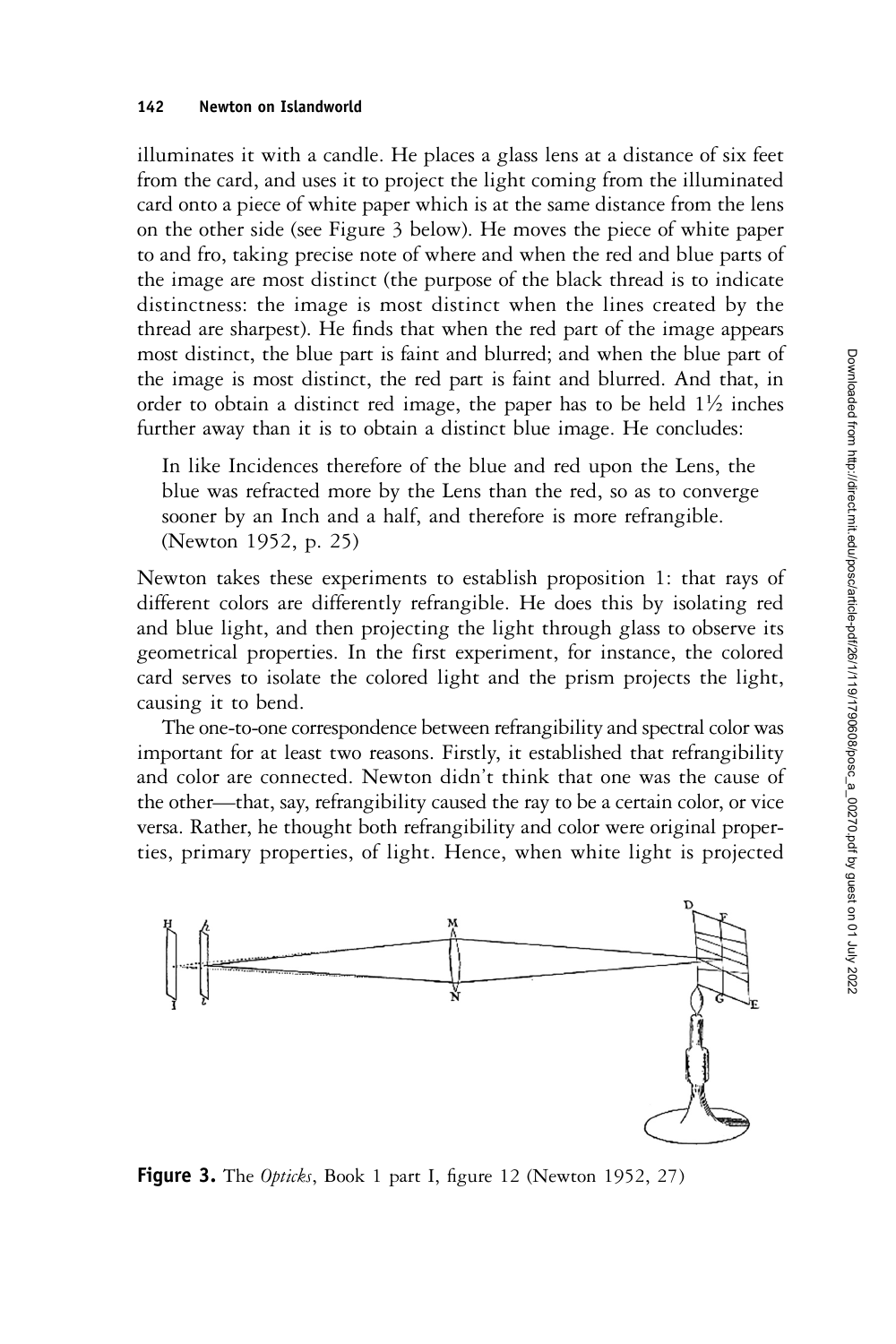through a prism, the rays separate (via refraction) to reveal their individual colors. Secondly, it established that there is no interference between the two properties. In other words, Newton could neither change the original color of a ray of light by refraction, nor change the refrangibility of a ray of light by changing its color (e.g. by mixing it with another color). Refrangibility and spectral color were, according to Newton, fixed and immutable properties of light.

Although this case is a particularly clear example of Newton's reasoning from experiment to proposition, the discussion thus far is insufficient to argue that the method of Newton's Opticks (or even just the method of Book 1) followed the mathematico-experimentalist approach we discussed above. If space was no concern and our primary purpose was establishing such a claim, we might be tempted to work through all the experiments that contribute to establishing P1. But here we're interested in showing that a plausible, ontic-driven, explanation of the differences between Newton's approaches to different systems is available—thus highlighting the utility of our account of ontic-driven explanations, and its suitability to historical contexts. We take these experiments to be paradigm cases of isolation-testing, analogous to Islandworlders examining equidistant islands to establish L1, and examining islands of equal size to establish L2 and L3. The successful use of isolation-testing suggests a system of low interference.

4.1.2. Combination-Testing in the Principia Newton's Principia deals with the motions of bodies and the forces that produce them—books 1 and 2, with the motions of bodies *qua* abstract mathematical objects; book 3, with the motions of celestial bodies as revealed via observation. In book 3, Newton puts forward his theory of universal gravitation, which states that any two bodies in the universe attract each other with a force that is directly proportional to the product of their masses and inversely proportional to the square of the distance between them. On Islandworld, we sought to establish each law separately—in establishing L1, we went hunting for islands which were equidistant from the mainland and the equator. In the case of universal gravitation, such isolation testing is impossible. Why? Because, as we shall see, bodies interfere with one another. And so, Newton's strategy in the Principia departed from that of the Opticks: using his three laws of motion, he employed a creative mixture of combination-testing and a kind of proxy isolation-testing to establish his laws. Let's examine this in more detail.

Newton established his theory of universal gravitation in two stages. First (in books 1 and 2), he modelled the laws. He started with a one-body system, in which a single body orbited a central point. In a one-body system, and in the absence of external forces, the body would remain either at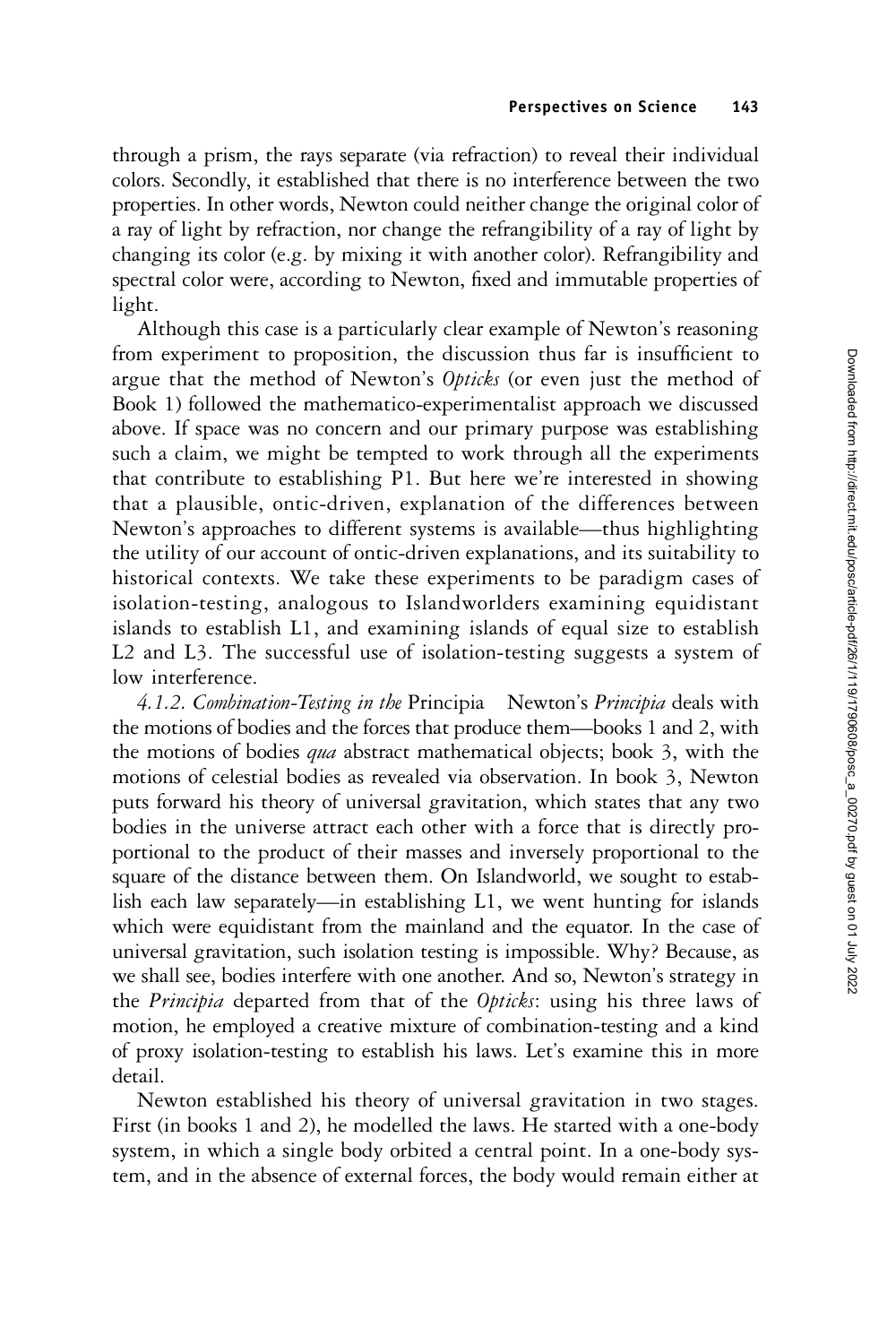rest or in uniform rectilinear motion—in accordance with law 1 (the law of inertia). So Newton conceived of circular motion as a combination of two things: uniform rectilinear motion and a centrally directed force that draws the body away from its rectilinear motion. These together cause the body to orbit the central point. From law 2 (the net force law), and its corollaries, Newton was able to calculate the motions produced by various forces, and vice versa. Newton found that, if the centrally-directed force diminishes with the square of the distance between the body and the central point (i.e. an *inverse-square centripetal force*), then the body would display Keplerian motion.<sup>26</sup>

Having demonstrated the results of laws 1 and 2 in a one-body system, Newton added a complexity. In the one-body system, the body orbited a central point; now, he made that central point a body. In a two-body system, law 3 comes into play. In this case, law 3 amounted to mutual attraction: the central body acted on the orbiting body and vice versa. The result was that both bodies were now in motion, orbiting their combined center of gravity. Newton demonstrated that, with a small correction to the harmonic law, both bodies would display Keplerian motion, both with respect to one another and with respect to their common center of gravity.

Newton then proceeded to add further complexity in a step-by-step fashion. So far, he had treated the bodies as mass points; now he considered them as objects with shape and dimension. He added a third body orbiting the original one (as the moon orbits the Earth which orbits the  $\text{Sun}^{27}$ ), and so on. He considered orbits of different shapes, forces of different strengths, and even complex situations involving the motions of multiple bodies on different planes. This modelling stage was akin to a series of isolation tests on a mathematical system. By carefully adding complexity, one step at a time, Newton was able to establish the consequences of his laws and to learn how they interact in complex systems. We submit that this can be illuminatively understood as a series of proxy isolation tests, with Newton's mathematical system acting in place of real celestial objects. (As mentioned in the introduction, the complexity of target systems is sometimes appealed to in explaining modelling practices in science considering such work as "proxy isolation testing" strikes us as a promising thought, which we leave for later development).

26. Keplerian motion can be defined by three rules now known as "Kepler's laws": (1) the orbit of a planet is an ellipse, with the sun at one of the two foci; (2) a line segment joining a planet and the Sun sweeps out equal areas in equal times; and (3) the square of the orbital period of a planet is proportional to the cube of the semi-major axis of its orbit. See Wilson 2000 for an account of how these propositions came to be regarded as "laws."

27. Although, he did not draw this explicit connection until book 3.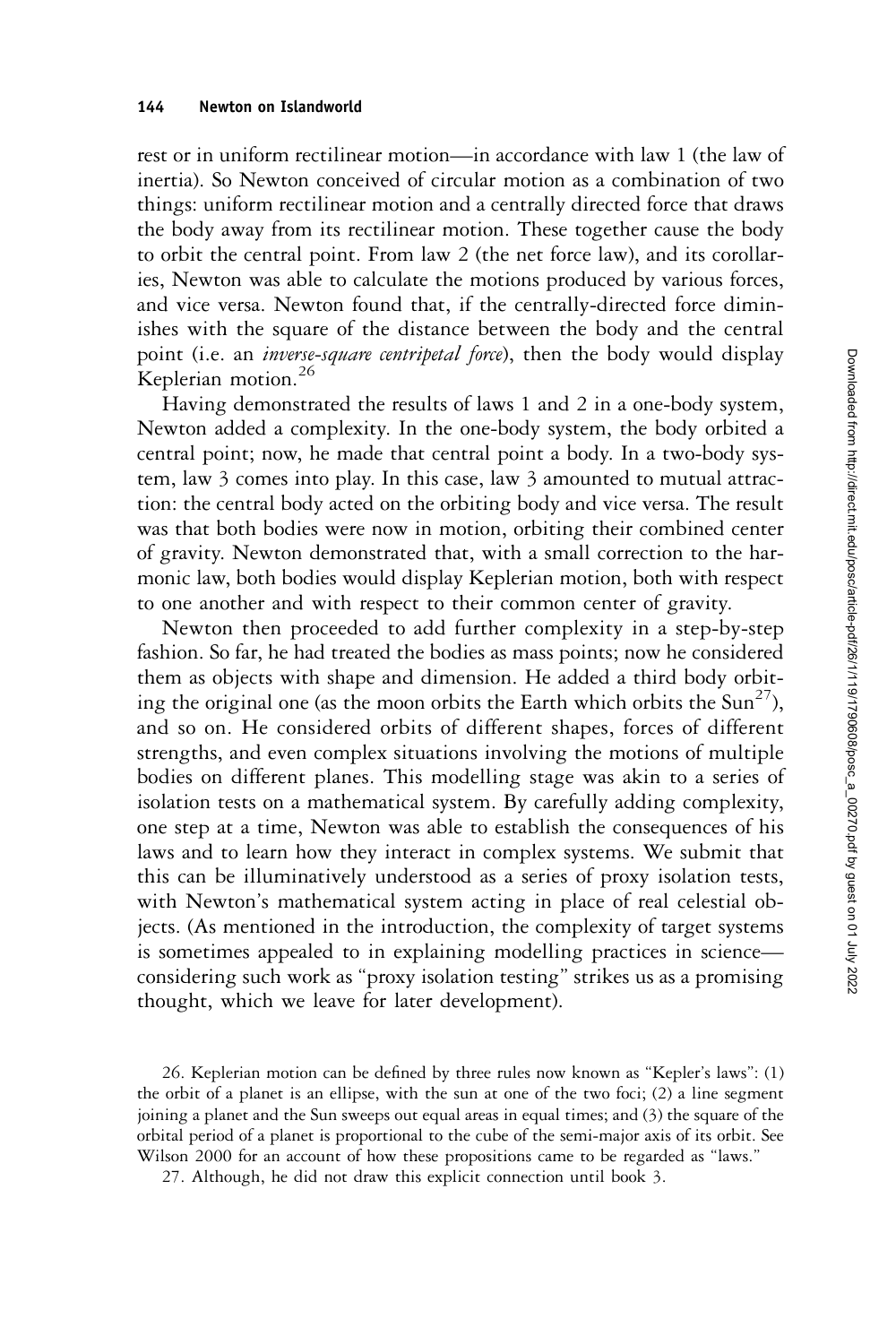In the second stage (book 3), Newton established the resemblance between his models and his target system: the motions of celestial bodies. He started by treating each of the five primary planets as a one-body system; noting that, generalized and idealized, the five primary planets approximate Keplerian motion with respect to the Sun. He also noted that the moons of Jupiter and the moons of Saturn, orbiting their respective planets, approximate Keplerian motion, and that the Moon approximates Keplerian motion with respect to the Earth. Now, Newton had already established that, in a one-body system, a body displays Keplerian motion if and only if it is maintained by an inverse square centripetal force. So idealized, the planets and moons also display Keplerian motion. Hence, Newton was able to infer that the planets and moons maintain their motions by an inverse square centripetal force. He concluded that this force was gravity—i.e., the force that causes an apple to fall to the ground.

Then, in a series of de-idealizations, Newton established that, as the Sun exerts a gravitational pull on each of the planets, so the planets exert a gravitational pull on the Sun. Similarly, the moons exert a gravitational pull on their planets. And finally, the planets and moons exert gravitational pull on each other. In short, he conceived of the solar system as a complex series of pair-wise interactions. Newton argued firstly, that each pair (i.e., each planet-moon, sun-planet and sun-moon system) in isolation would display Keplerian motion (both with respect to one another and with respect to their common center of gravity). And secondly, that every deviation from Keplerian motion could, in principle, be accounted for by identifying every pair-wise interaction. To demonstrate this, he used observational data to show that Jupiter and Saturn sensibly perturb one another to precisely the degree predicted by the law.<sup>28</sup> And so Newton was able to explain why the planets and moons only approximate Keplerian motion: every body attracts every other body with a force that is proportional to its mass and diminishes with the square of the distance between them.

In sum, in the Principia, Newton sought to establish his theory of universal gravitation. The challenge he faced was to establish and measure centripetal forces acting on orbiting celestial bodies. He was unable to measure these forces directly, because it was not possible to observe celestial bodies in isolated one- and two-body systems. However, by modelling the laws of motion in increasingly complex systems, Newton was able to learn how bodies behave, when acted upon by inverse-square forces from multiple sources. Only

28. George Smith refers to this process as detection of second-order phenomena. For his discussion of the role of perturbation-detection in Newtonian mechanics see Smith 2014. And for a detailed discussion of Newton's reasoning to universal gravitation (Book 3 proposition 7 and its corollaries) (see Harper 2011, pp. 291–99).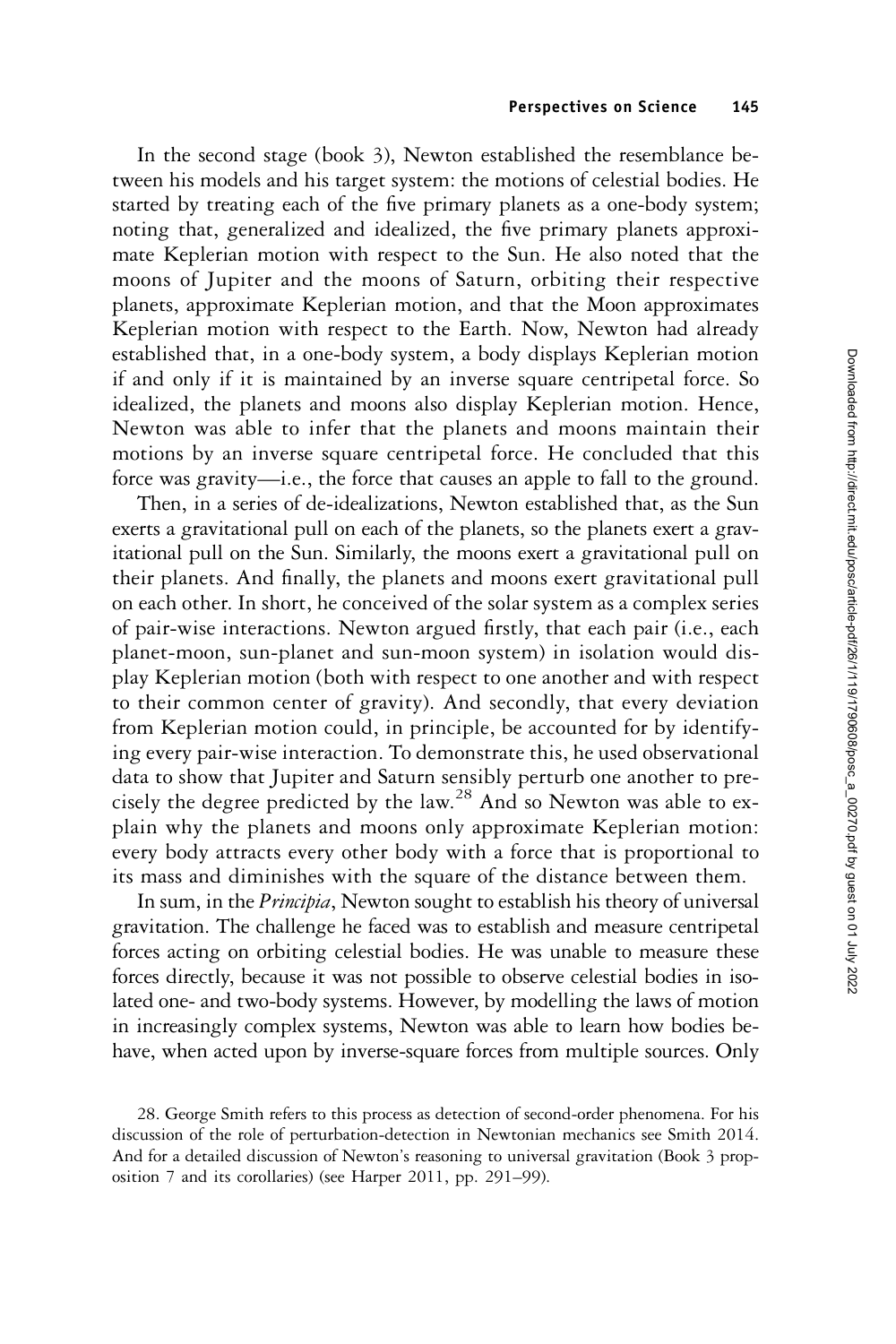in the abstract world of Newton's mathematics could bodies be studied as isolated one- and two-body systems. In the real world, each body—each planet, moon, sun, and comet—mutually attracts every other body. So, in examining his mathematical system, Newton engaged in a kind of proxy isolation testing; in establishing universal gravitation, he relied on combination testing. It was only by taking into account each pair-wise interaction that he was able to produce highly accurate explanations of celestial motion. By analogy, Islandworlders without access to isolation-testing could establish laws 1–3 by showing how they each together predicted species richness across Islandworld's islands.

## 4.2. Comparing the Opticks and the Principia

We have characterized Newton's methodology as "mathematico-experimental." Newton's propositions were deduced from experimentally established principles. We have examined the strategies by which Newton established his principles in the Opticks and the Principia. In the former case, he proceeded via isolation; in the latter, via combination. In light of our framework for ontic-driven explanations of scientific method, we submit that this difference in method can be explained by the nature of the systems he investigated. Newton's optical system was amenable to isolation-testing: he could gather together rays of a single color and manipulate them as a single beam to establish geometrical properties. An analogous test in the Principia would involve isolating a single planet to observe its motion around an empty center. But even if Newton could do this, the experiment would not yield results, because gravity is a relational property: there is no gravity in a onebody system, because there is nothing to attract the body. And if Newton could isolate a two-body system, he would have to deal with perturbations caused by mutual attraction. In other words, in Newton's celestial system, the pair-wise interactions of bodies are not independent of one another. In response to these ontic challenges, we saw Newton adopt two complementary epistemic strategies. Firstly, he represented the bodies abstractly—via a mathematical model—and carried out something like an isolation test on that proxy. Secondly, he tested via combination: a complex series of pair-wise interactions that could produce the approximate Keplerian motion he was after to support his theory of universal gravitation.

Let's return to our question: how can we reconcile Newton's unified methodological statements with his disparate approaches to optical and celestial systems? One promising answer, we submit, is ontic-driven. Newton's celestial target exhibits much higher interference than his optical target. The source of the interference in mechanical systems is the universality of gravity—as each body effects the motion of every other body, physical isolation cannot be achieved. On Islandworld, the various islands do not interact with one another in ways which generate interference—and nor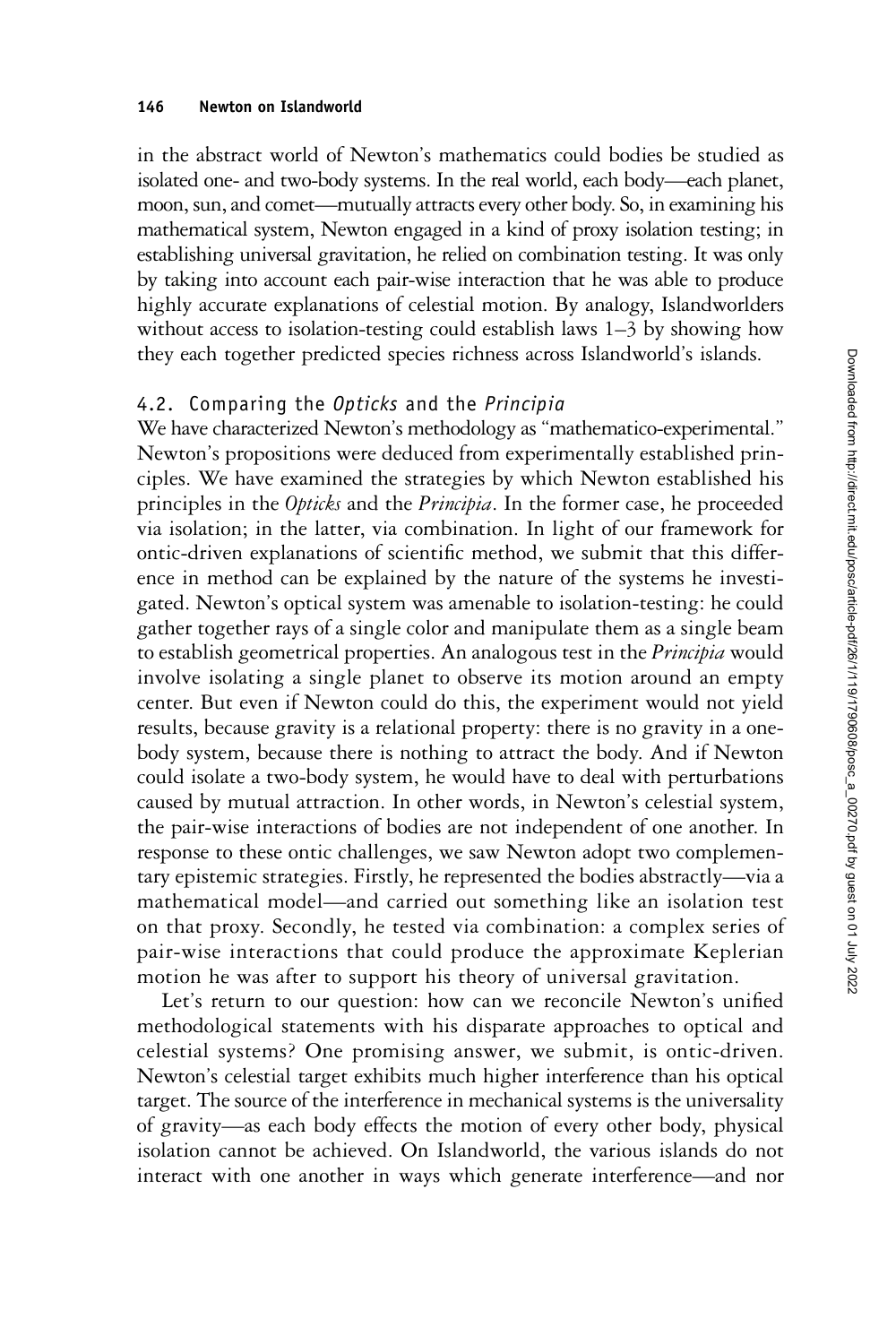does the refrangibility and spectral color of sunlight in the Opticks. And so Newton took different routes to establishing the principles of his celestial and optical systems: the former via combination (and proxy-isolation), the latter via isolation. With the principles established, the mathematical arm of Newton's method came into play. The central difference in method, then, is the approach to the experimental arm. Faced with two systems exhibiting different amounts of interference, Newton needed to employ different strategies for experimentally establishing the principles. Thus, an ontic-driven explanation of the difference not only fits, but also brings certain features of Newton's investigations into sharper focus: namely, the parallel roles played by isolation- and combination-testing. This ontic focus, we think, complements the focus on traditions, biography and social factors of many of Newton's commentators.

But what can we say about the varying success of the two projects? As we mentioned earlier, Newton's theory of universal gravitation was undoubtedly an enormous success—consequently, the *Principia* is usually considered to be the crowning achievement of seventeenth-century natural philosophy. And yet, his attempts to mathematize and explain optical phenomena were ultimately considered, no more so than by himself, a failure—and a failure specifically of his method.<sup>29</sup> Space forbids detailed discussion, but we submit that the answer, again, may be ontic-driven. Where we emphasized interference to explain the difference in method, we suspect that noise has something to tell us about success. Noise, you will recall, undermines the applicability of theory. Exogenous factors muck up our system's tidy, regular behavior.

Newton's theory of universal gravitation applied both to terrestrial objects and celestial ones—including comets. And so it had enormous power to unify, explain and predict.<sup>30</sup> His optical theory, however, did not fare so well once it left the confines of the experimental system of book 1. Firstly,

29. Ducheyne follows Cohen in arguing that the Opticks is an "incomplete treatise," in that Newton fails to offer a completed account of diffraction phenomena (what Newton calls "inflexion") and, instead, concludes the treatise with a series of queries (Ducheyne 2012, pp. 181–84; Cohen 2001, pp. 18–23). Ducheyne moreover points out that "Optical phenomena did not easily lend themselves to a Principia-style physico-mathematical treatment" (Ducheyne 2012, p. 219). He attributes this difficulty to problems of epistemic access: in mechanics Newton had a good understanding of the entities that constitute the *explananda*, but in optics, he did not. Indeed, any ideas he had regarding the nature of light were hypotheses, and therefore, best avoided by his own methodological decree. Thus, Ducheyne's explanation is ontic-driven in part. We take ourselves to be offering a more nuanced ontic-driven explanation; one which engages with particular features of the interaction between methodology and the target system at hand.

30. In fact, on Earth, noise entered the system in the form of air resistance. In the scholium to the laws, Newton described some experiments which allowed him to deal with this (Newton 1999, p. 424).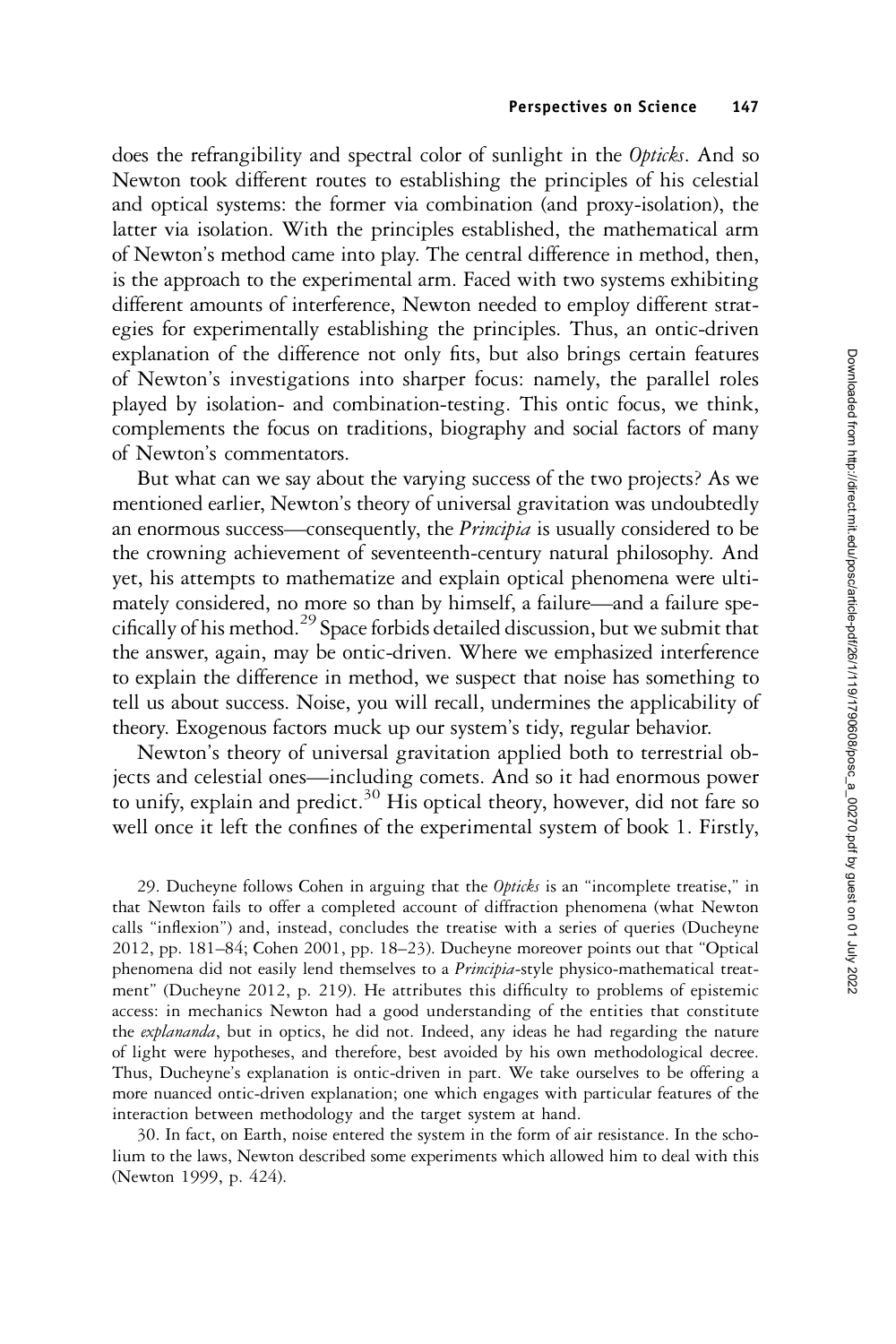despite his best efforts in book  $3<sup>31</sup>$  Newton failed to construct a mathematical model of diffraction. The properties of this system interfered with, i.e., caused exceptions to, his putative "laws" of optics—in particular, his assumption of the rectilinear propagation of light. The principles Newton employed in book 1 were no match for the complexities of such phenomena, and he never came close to matching the scope and rigor of his model of universal gravitation. And so, he was unable to draw from his observations any conclusions that he was willing to assert as propositions. Secondly, in contrast to the clear and forceful statement of achievements and conclusions that we find in the *Principia*, Newton concluded his Opticks with a list of increasingly speculative questions.<sup>32</sup> Thus, admitting openly that this conclusion could only pose questions, and not answers.<sup>3</sup>

Based on this discussion, we can contrast Newton's two systems in terms of the dimensions we presented in Figure 1. Newton's celestial mechanics targets a relatively quiet system: there is high interference, but low noise. Newton's optical systems are comparably noisy: interference is low, but noise is high. This ontic contrast accounts for both the differing methodologies and the differing successes of the two projects.

#### 4.3. A Wild System: Book 2 of the Principia

We would be remiss if our discussion of Newton's successes (and failures) did not (at least briefly<sup>34</sup>) consider book 2 of the *Principia*, which studies the forces of resistance to motion in various types of fluids—and is widely considered to be a failure.<sup>35</sup> We'll highlight two relevant aspects: (1) the

31. These are well-documented by Shapiro (2001).

32. Even Newton's theory of fits in Book 2 was, at best, a mixed success. While he eventually succeeded in producing a mathematical account of the colors of thin plates, it was poorly received, and the properties of fits (i.e. the action occurred in the direction of motion) were incompatible with diffraction (which needed a cause that could act transverse to that direction) (Shapiro 2001). And yet, despite these failures, Book 2 was extremely important and influential. For example, Newton's experiments on thin plates in book 2 offered tools for investigating matter at extremely small dimensions (on the order of  $1/100,000$  of an inch) and extremely great distances (e.g., the planets and even distant stars) (Sepper 1994, pp. 128–29).

33. While Newton's queries are usually taken to represent a failure of the Newtonian method, we cannot ignore the historical fact that they were extremely influential, forming the basis of the experimental science of electricity (Cohen 1956).

34. For the details of Newton's work on fluid resistance, see Smith 2001, 2005.

35. At least partly for this reason, book 2 has been largely ignored by scholars. Indeed, Clifford Truesdell remarked that this book is, to all intents and purposes, "the part of the Principia that historians and philosophers, apparently, tear out of their personal copies" (Truesdell 1970). Notwithstanding its failures, book 2 has been important and influential to the development of a science of fluid resistance (this is discussed by Smith in the introduction to Newton 1999, pp. 188–94).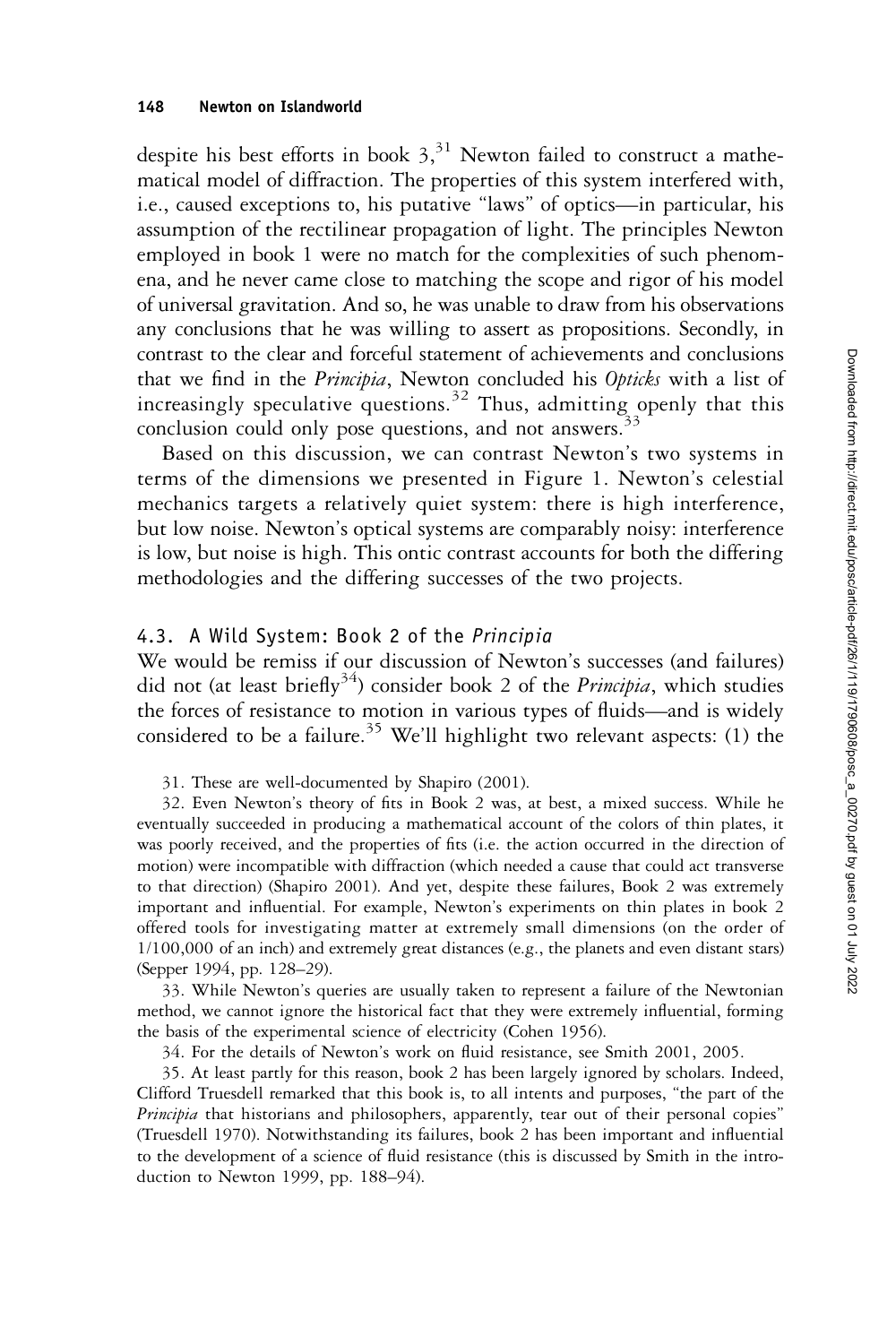mixture of combination-testing and proxy isolation that was so successful for celestial mechanics fails in the case of fluid resistance; (2) this, we submit, is due to the system under investigation being a relatively wild system.

The aim of book 2 was to understand the forces operating on bodies in fluids. Newton understood total resistance as a function of several kinds of resistance and properties of the fluid (such density and viscosity), represented by the following equation:

$$
R_{\text{total}} = a + b\nu + c\nu^2
$$

Where a, b, and c are coefficients that demanded empirical determination. Newton applied the same methodology here as he did in his study of universal gravitation, aiming (1) to find a mathematical solution for the problem and (2) to isolate the physical mechanisms in order to understand their separate contributions to the motion. And so the goal of Newton's work on fluid resistance was to disaggregate the coefficients and determine their individual magnitudes.

Newton carried out two experimental programs concerned with fluid resistance. The first is a program of pendulum experiments, in which a pendulum bob moved through air, water, and mercury. Newton inferred resistance forces from the rate of decay of the pendulum motion in these different fluids. The second is a program of vertical fall experiments. These involved dropping spheres of different sizes and different materials in various fluids—some of these experiments were conducted inside the newly—or almost—completed St Paul's Cathedral in London. Newton inferred resistance forces from the time it took the bodies to fall a certain distance.

We have already argued that the success of the theory of universal gravitation can be attributed to two factors. First, the phenomena were such that the contributions of individual bodies could be disaggregated. Newton conceived of the inverse-square centripetal force as the primary cause of celestial motion. Deviations from Keplerian motion could then be treated as second-order phenomena: evidence of additional sources of attraction. Second, the system was relatively free from noise. In the context of celestial motion, gravitational forces swamp all other forces, and so the observational data was very regular and predictable. We now suggest that Newton's study of fluid resistance failed because the system in question was problematic with respect to both factors: it was wild, exhibiting both comparatively high noise and interference.

Firstly, Newton was unable to disaggregate the contributions of different kinds of resistance. There were both theoretical and experimental reasons for this. The problem was that the data contained too much variation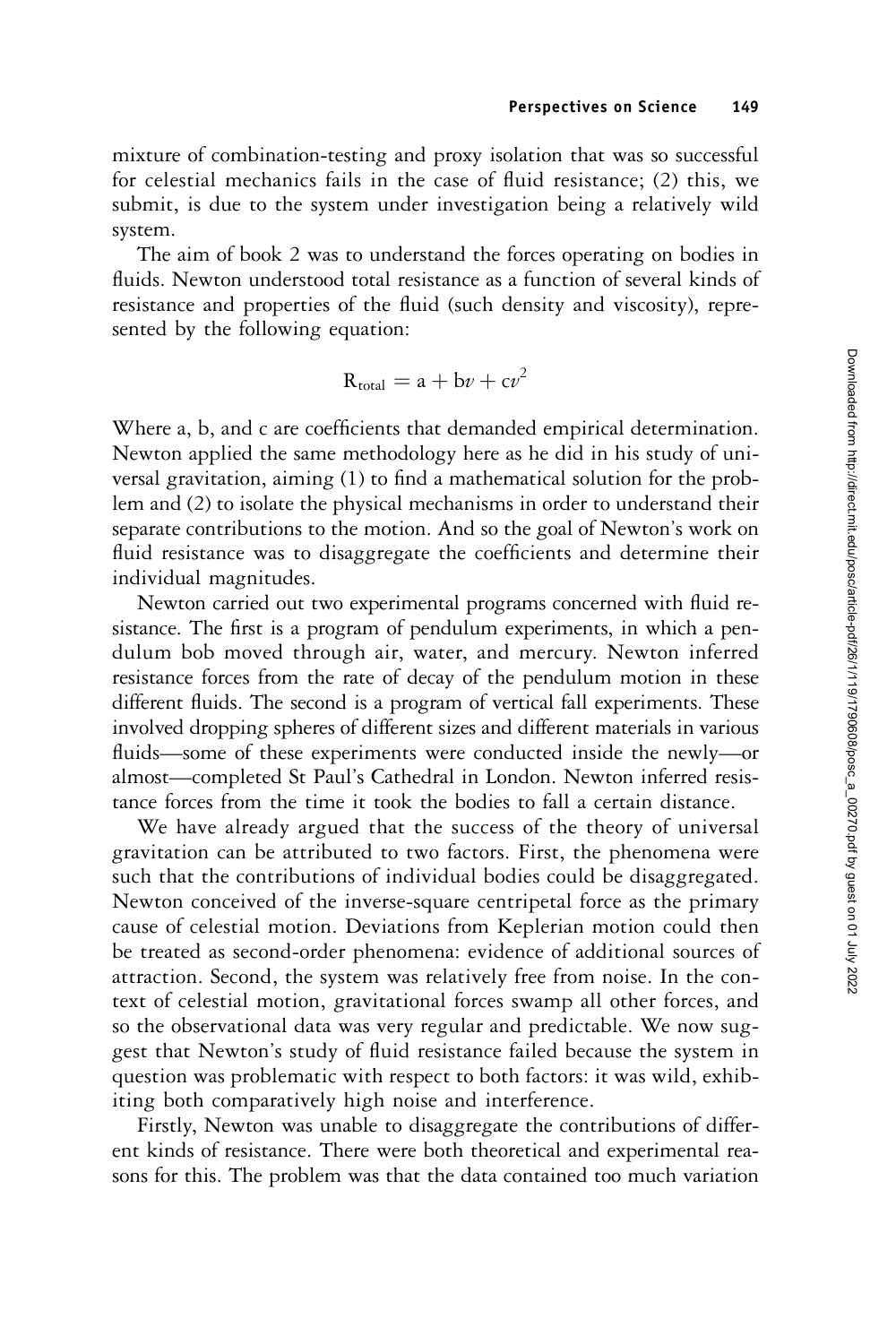to serve as the basis for investigating secondary factors, i.e., fluid friction and tenacity. This suggested that he hadn't properly isolated the inertial contribution. In his vertical fall experiments, he treats inertial resistance as a greater cause, assuming that it swamps the other resistance forces. Hence, he treats the other components as lesser causes, i.e., as noise. This led him to attempt to control for those features, that is, not include them in his theoretical understanding of the system in question. It is now understood, however, that these components are better thought of as interference: they affect inertia in ways that cannot be disaggregated. In other words, inertia can neither be theoretically nor physically isolated from other contributions. For example, forces arising directly from viscosity are often negligible, but even then, indirect effects of viscosity govern the forces arising from fluid inertia. (In the first instance, Newton tried to treat viscosity as noise, but it was really interference.)

Secondly, Newton was unable to anticipate the sources of noise in his system, such as surface finish, local small irregularities and even rotation (and other irregular motions of the bodies). In fact, the shape of the body was much more crucial than he realized. Newton knew that his results didn't hold for shapes other than spheres (e.g., disks). But the small protuberance at the top of a spherical pendulum bob, where it attaches to the string, had a much larger effect than he realized.<sup>36</sup>

It is notable that we are still unable to calculate the forces of resistance acting on spheres, not to mention any other shapes, from theory alone. Testing in wind tunnels and so on is required. Interference is so high that it is difficult even to establish what's part of the system and what isn't. The source of the interference is the complexity of fluid resistance. On Matthewson's account (discussed in section 3.1), complexity is the result of a large number of components interacting in a complicated way. (Recall that complexity does not entail heterogeneity across systems—the same components may still be involved in every case). In fluid resistance, friction, tenacity, and other features such as surface finish interact in such complex ways that they forbid disaggregation. As we noted earlier, sometimes interference is unsolvable in principle: two components are necessarily entangled. This is such a case.

Newton tried to use the same methodology to understand fluid resistance as he had to understand celestial mechanics. But the system wasn't amenable. We submit that it is the ontic aspects which draw apart the

<sup>36.</sup> In fact, faced with this (at the time) unknown source of resistance, and in the absence of any other likely explanation, Newton suggested that the additional resistance was an artefact of the experiment: the to-and-fro motion of the pendulum created a current in the fluid, which was, in effect, another source of resistance.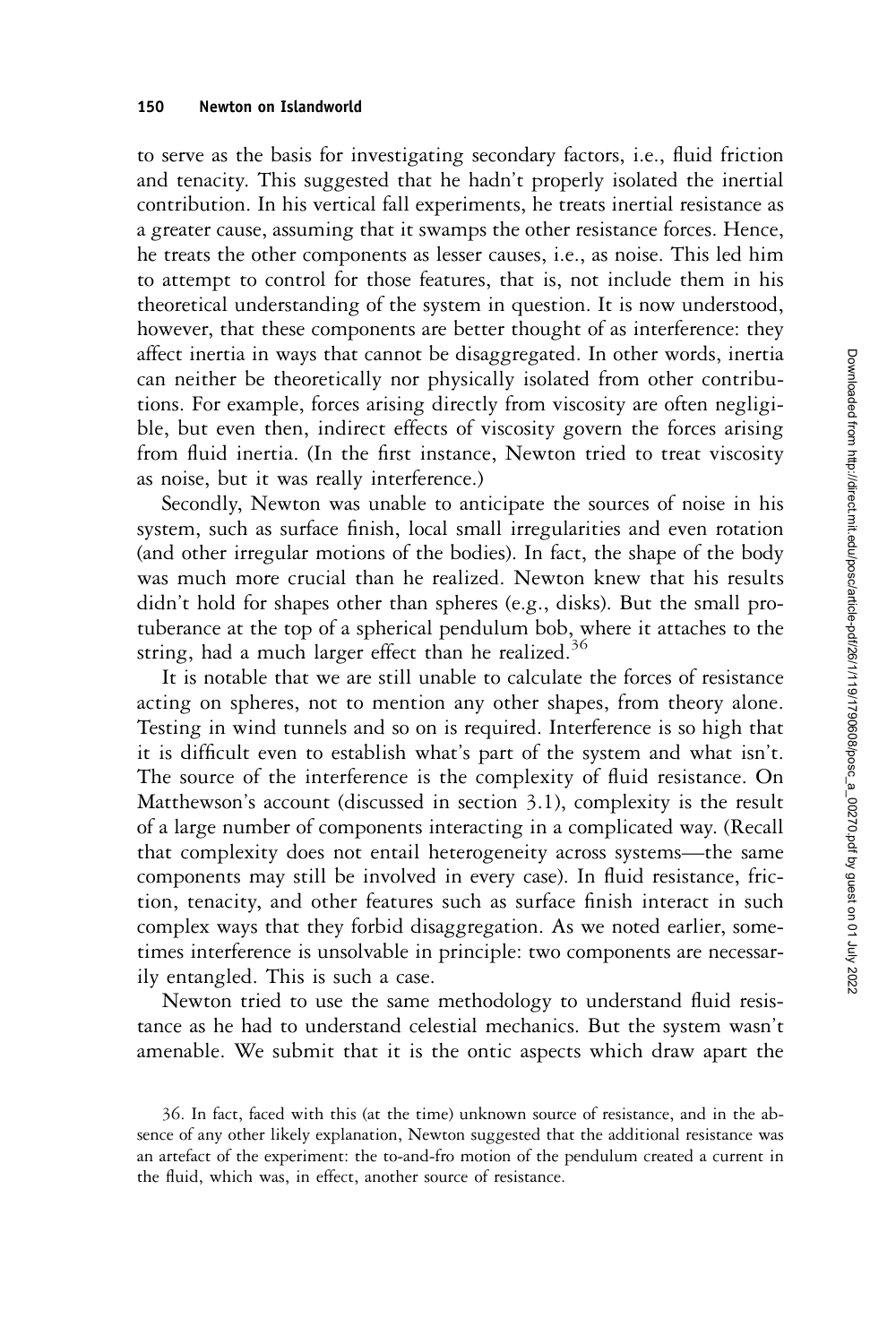success of Newton's celestial mechanics, and the failure of his fluid dynamics.<sup>37</sup> In the face of such a wild system, it's not clear what he could have done differently.

#### 5. Conclusion

Our discussion of Newton had two purposes. The first was to illustrate and apply the machinery we developed in sections 2 and 3. We have argued that contrasting "interference" and "noise" offers a framework for understanding the ontic-driven explanations of scientific method that scientists and philosophers of science often provide. The second was to articulate a novel claim about Newton's methodology. The difference between his "experimental" and "mathematical" work, we suspect, was not that one was experimental and the other, mathematical. Rather, he established his principles using different—but both ultimately experimental—methods. We think it is illuminating and fruitful to explain this in terms of ontic differences between the systems Newton examined. One was quiet; the other, noisy. Just as the epistemic strategies and successes of Islandworld biogeography can be understood in the ontic-driven terms we have presented, so (at least potentially) can Newton's actual scientific achievements.

As we discussed in the introduction, philosophers, historians, and sociologists of science often emphasize socio-historical factors. And rightly so—we often cannot understand Newton (or ecological debate, or macroevolution) in vacuo. We must take into account the influences, intellectual climate, and traditions of the time, as well as technological and theoretical capacity. However, in all this rich detail, an important aspect which can be missed—or at least left underemphasized—is the nature of the system under investigation. In Newton's case, we saw that an ontic-driven explanation potentially defuses the tension between his apparently unified methodological statements and his apparently disunified approach to actual science. There is a place—even in history—for ontic-driven explanation.

#### References

- Anstey, Peter. 2014. "Philosophy of Experiment in Early Modern England: The Case of Bacon, Boyle and Hooke." Early Science and Medicine 19: 103–132.
- Barnes, Barry, and David Bloor. 1982. "Relativism, Rationalism and the Sociology of Knowledge." In *Rationality and Relativism*. Edited by Martin Hollis and Steven Lukes. Blackwell.
- Beatty, John. 2006. "Replaying life's tape." Journal of Philosophy 103: 336–362.

37. Smith draws a similar conclusion in Smith 2001.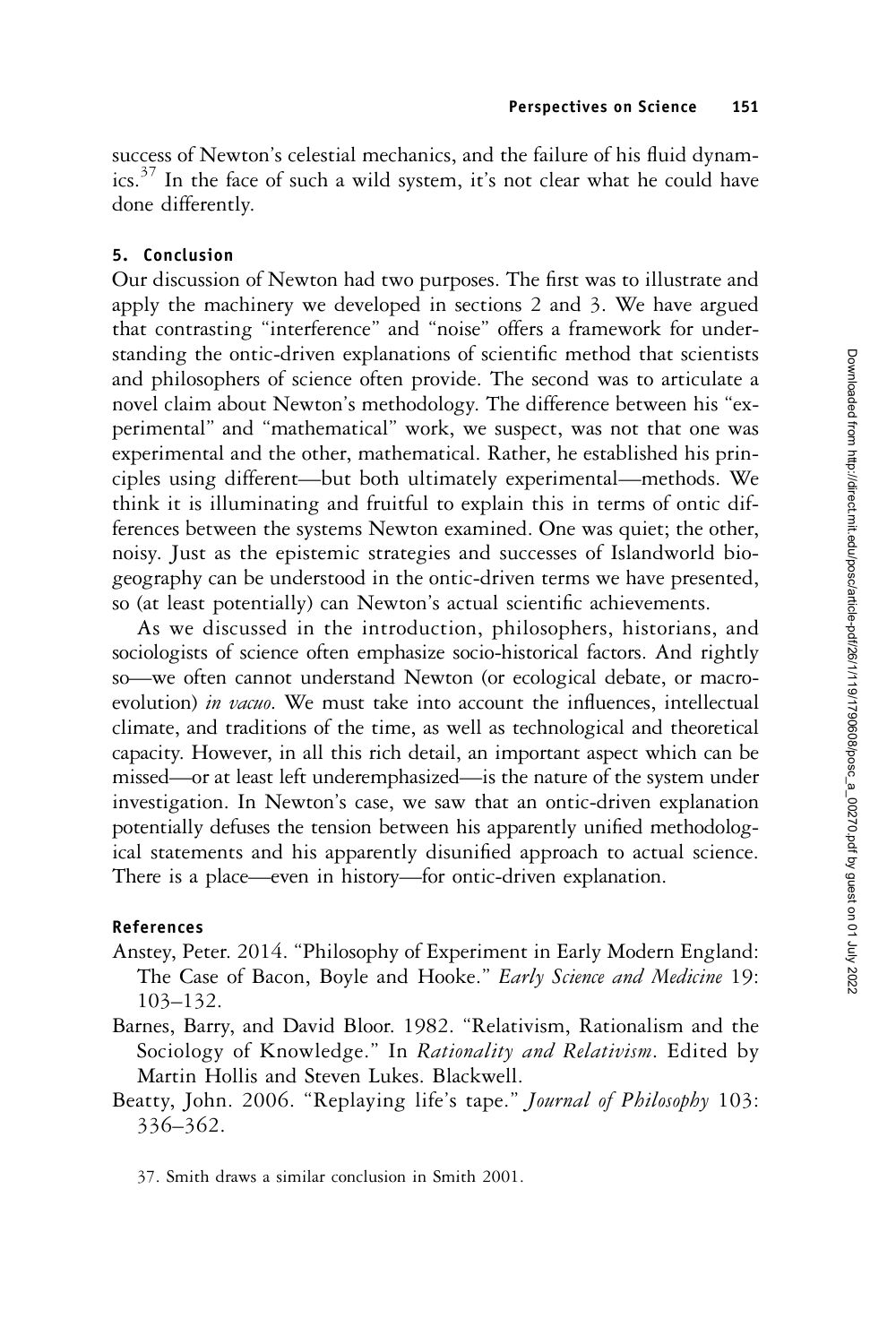- Beatty, John, and Isabel Carrera. 2012. "When What Had to Happen Was Not Bound to Happen: History, Chance, Narrative, Evolution." Journal of the Philosophy of History 5(3): 471–495.
- Burian, R. 2001. "The Dilemma of Case Studies Resolved: The Virtues of Using Case Studies in the History and Philosophy of Science." *Perspec*tives on Science 9(4): 383-404.
- Cartwright, Nancy. 1983. How the Laws of Physics Lie. Oxford: Clarendon Press.
- Cartwright, Nancy. 1999. The Dappled World: A Study of the Boundaries of Science. Cambridge: Cambridge University Press.
- Cohen, I. B., and George E. Smith. 2002. "Introduction." Pp. 1–32 in The Cambridge Companion to Newton. Edited by I. B. Cohen and George E. Smith. Cambridge: Cambridge University Press.
- Cohen, I. Bernard. 1956. Franklin and Newton. Philadelphia: American Philosophical Society.
- Cohen, I. Bernard. 2001. "The Case of the Missing Author: The Title Page of Newton's Opticks (1704), with Notes on the Title Page of Huygens's Traité de la lumière." Pp. 15–45 in Isaac Newton's Natural Philosophy. Edited by Jed Z. Buchwald and I. B. Cohen. Cambridge, Mass.: The MIT Press.
- Collins, Harry M. 1975. "The Seven Sexes: A study in the Sociology of a Phenomenon, or the Replication of Experiments in Physics." Sociology 9: 205–224.
- Craver, C. F. 2007. Explaining the Brain. Oxford: Oxford University Press.
- Currie, Adrian M. 2013. "Convergence as Evidence." British Journal for the Philosophy of Science 64(4): 763-786.
- Dennett, D. C. 1995. Darwin's Dangerous Idea. New York: Simon & Schuster.
- Diamond, J., and J. A. Robinson, (eds.). 2010. Natural Experiments of History. Harvard University Press.
- Domski, Mary. 2013. "Observation and Mathematics." Pp. 144–168 in The Oxford Handbook of British Philosophy in the Seventeenth Century. Edited by Peter Anstey. Oxford: Oxford University Press.
- Ducheyne, Steffen. 2012. The Main Business of Natural Philosophy: Isaac Newton's Natural-Philosophical Methodology. New York: Springer.
- Ducheyne, Steffen. 2013. "The Status of Theory and Hypotheses." Pp. 169–191 in The Oxford Handbook of British Philosophy in the Seventeenth Century. Edited by Peter Anstey. Oxford: Oxford University Press.
- Dunlop, Katherine. 2012. "What Geometry Postulates: Newton and Barrow on the relationship of mathematics to nature." Pp. 69–101 in Interpreting Newton. Edited by Andrew Janiak and Eric Schliesser. Cambridge: Cambridge University Press.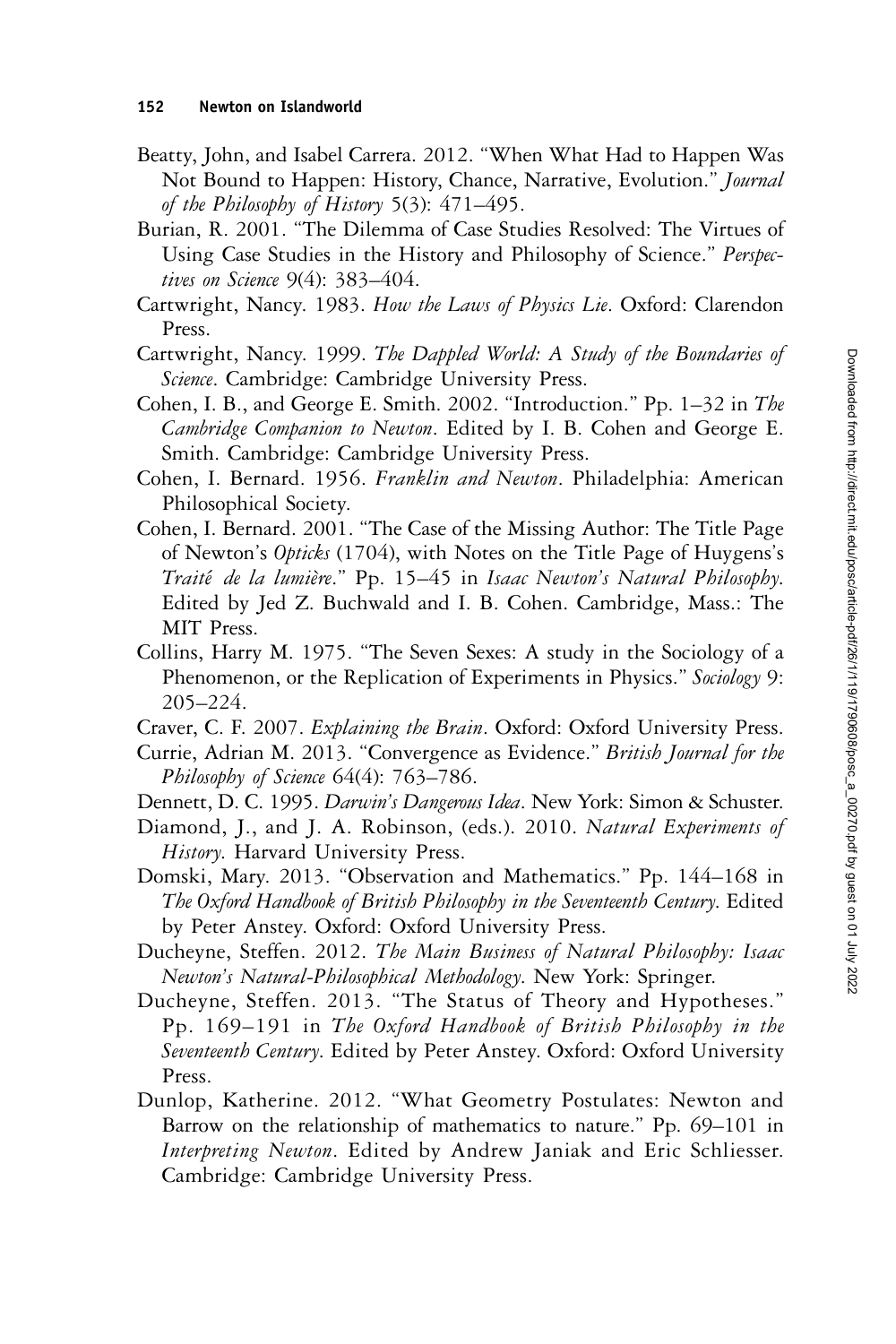- Dupré, John. 1993. The Disorder of Things: Metaphysical Foundations of the Disunity of Science. Cambridge, MA: Harvard University Press.
- Elliott-Graves, Alkistis. 2016. "The Problem of Prediction in Invasion Biology." Biology and Philosophy 31(3): 373-393.
- Feingold, Mordechai. 2001. "Mathematicians and Naturalists: Sir Isaac Newton and the Royal Society." Pp. 77–102 in Isaac Newton's Natural Philosophy. Edited by Jed Z. Buchwald and I. B. Cohen. Cambridge, Mass.: The MIT Press.
- Gould, Stephen Jay. 1989. Wonderful Life: The Burgess Shale and the Nature of History. W. W. Norton & Co.
- Gould, Stephen Jay, and Niles Eldredge. 1977. "Punctuated Equilibria: The Tempo and Mode of Evolution Reconsidered." *Paleobiology* 3(2): 115–151.
- Guicciardini, Niccolò. 2011. Isaac Newton on Mathematical Certainty and Method. Cambridge, Mass.: The MIT Press.
- Hacking, Ian. 1983. Representing and Intervening: Introductory Topics in the Philosophy of Natural Science. Cambridge University Press.
- Harper, William L. 2011. Isaac Newton's Scientific Method: Turning Data into Evidence about Gravity and Cosmology. Oxford: Oxford University Press.
- Havstad, Joyce C. 2017. "Messy Chemical Kinds." British Journal for the Philosophy of Science Preprint: 1-25. https://doi.org/10.1093/bjps/axw040
- Jackson, Frank, and Philip Pettit. 1992. "In Defense of Explanatory Ecumicalism." Economics and Philosophy 8(1): 1–21.
- Jeffares, B. 2008. "Testing times: Regularities in the Historical Sciences." Studies in History and Philosophy of Science Part C 39(4): 469–475.
- Kuhn, Thomas S. 1996. The Structure of Scientific Revolutions. Chicago: University of Chicago Press.
- Lange, Marc. 2005. "Ecological Laws: What Would They Be and Why Would It Matter?" OIKOS 110: 2.
- Lennox, J. 2001. "History and Philosophy of Science: a Phylogenetic Approach." História, Ciências, Saúde-Manguinhos 8(3): 655-669.
- Levy, A. 2013. "Three Kinds of New Mechanism." Biology and Philosophy 28(1): 99–114.
- Lipton, P. 1990. "Contrastive Explanation." Pp. 247–266 in Explanation and Its Limits. Edited by D. Knowles. Cambridge: Cambridge University Press.
- Longino, Helen. 2002. The Fate of Knowledge. Princeton: Princeton University Press.
- MacArthur, R. H., and E. O. Wilson. 1967. The Theory of Island Biogeography. Princeton, NJ: Princeton University Press.
- Machamer, Peter, and L Darden. 2000. "Thinking about Mechanisms." Philosophy of Science 67(1): 1–25.
- Matthewson, J. 2011. "Trade-Offs in Model-Building: A More Target-Oriented Approach." Studies In History and Philosophy of Science Part A 42(2): 324–333.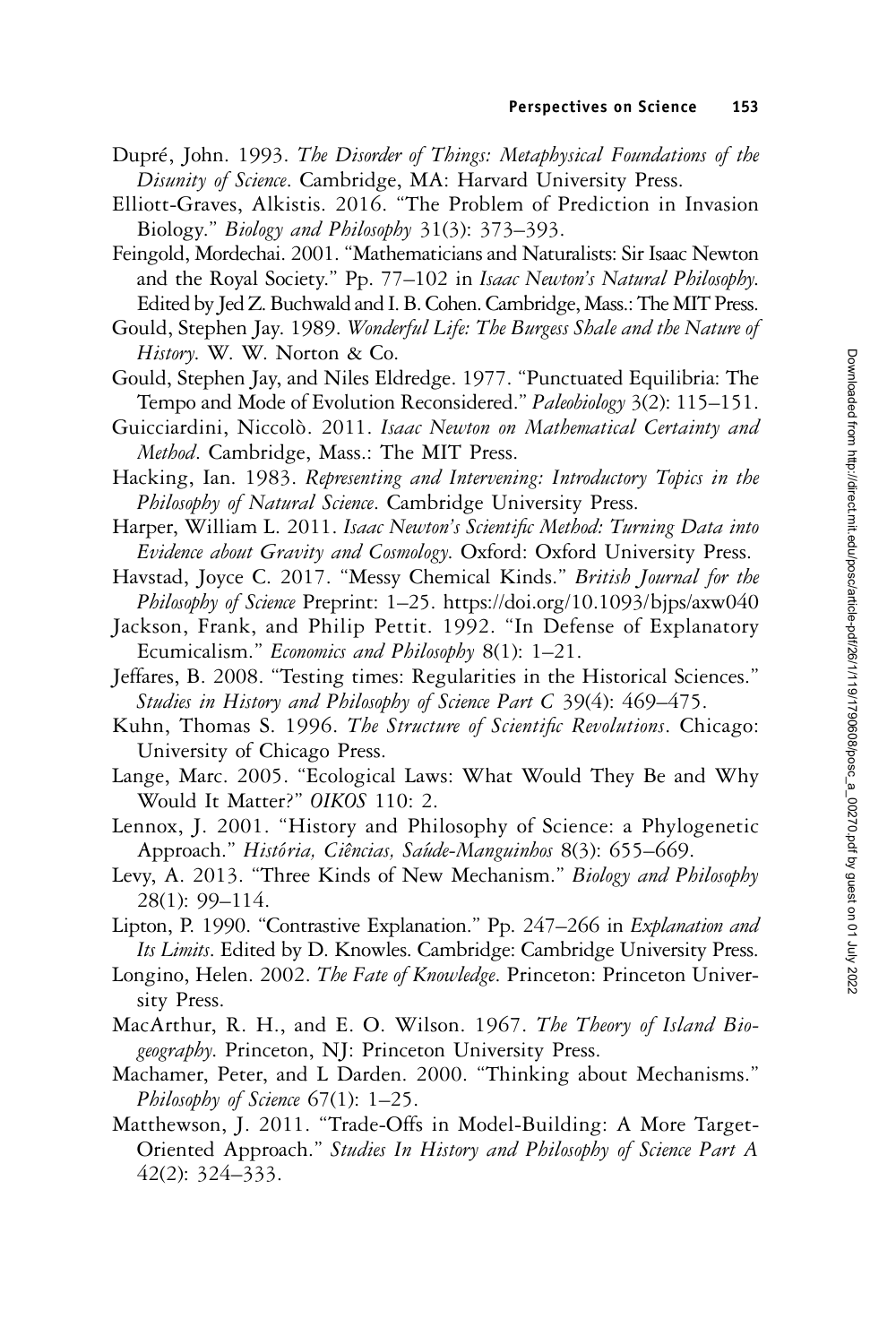- McConwell, Alison K., and Adrian M. Currie. 2017. "Gouldian Arguments and the Sources of Contingency." Biology and Philosophy 32(2): 243–261.
- Mitchell, S. D. 2002. "Integrative Pluralism." Biology and Philosophy 17(1): 55–70.
- Nersessian, N. 1999. "Model-Based Reasoning in Conceptual Change." Pp. 5–22 in Model-Based Reasoning in Scientific Discovery. Edited by L. Magani, N. Nersessian, and P. Thagard. New York: Kluwer/Plenum.
- Newman, William. 2016. "A Preliminary Reassessment of Newton's Alchemy." Pp. 454–484 in The Cambridge Companion to Newton, 2nd Edn. Edited by Rob Iliffe and George E. Smith. Cambridge: Cambridge University Press.
- Newton, Isaac. 1672. "A Letter of Mr. Isaac Newton, Professor of the Mathematicks in the University of Cambridge; Containing His New Theory about Light and Colors: Sent by the Author to the Publisher from Cambridge, Febr. 6. 1671/72; In Order to be Communicated to the R. Society." Philosophical Transactions 6(80): 3075–3087.
- Newton, Isaac. 1715. "An Account of the Book entituled Commericum Epistolicum Collinii & aliorum, De Analysi promota; published by order of the Royal-Society, in relation to the Dispute between Mr. Leibnitz and Dr. Keill, about the Right of Invention of the Method of Fluxions, by some call'd the Differential Method." Philosophical Transactions 29: 173–224.
- Newton, Isaac. 1952. Opticks: Or a Treatise of the Reflections, Refractions, Inflections & Colours of Light. Dover Publications, Inc.
- Newton, Isaac. 1959–1977. The Correspondence of Isaac Newton, 7 volumes. Edited by H. W. Turnbull, J. F. Scott, A. R. Hall, and Laura Tilling. Cambridge: Published for the Royal Society at the University Press.
- Newton, Isaac. 1999. The Principia: Mathematical Principles of Natural Philosophy. Edited by I. Bernard Cohen and Anne Miller Whitman. Berkeley: University of California Press. Original edition, 1726.
- Odenbaugh, Jay. 2006. "Message in the Bottle: The Constraints of Experimentation on Model Building." Philosophy of Science 73(5): 720–729.
- Okasha, Samir. 2011. "Experiment, Observation and the Confirmation of Laws." Analysis 71: 222–232.
- Pitt, J. 2001. "The Dilemma of Case Studies: Toward a Heraclitian Philosophy of Science." *Perspectives on Science* 9(4): 373–382.
- Plutynski, A. 2007. "Drift: A Historical and Conceptual Overview." Biological Theory 2(2): 156–167.
- Sepper, Dennis L. 1994. Newton's Optical Writing: a Guided Study. New Brunswick, NJ: Rutgers University Press.
- Shapin, Steven, and Simon Schaffer. 2011. Leviathan and the Air-Pump: Hobbes, Boyle, and the Experimental Life. Princeton, NJ: Princeton University Press.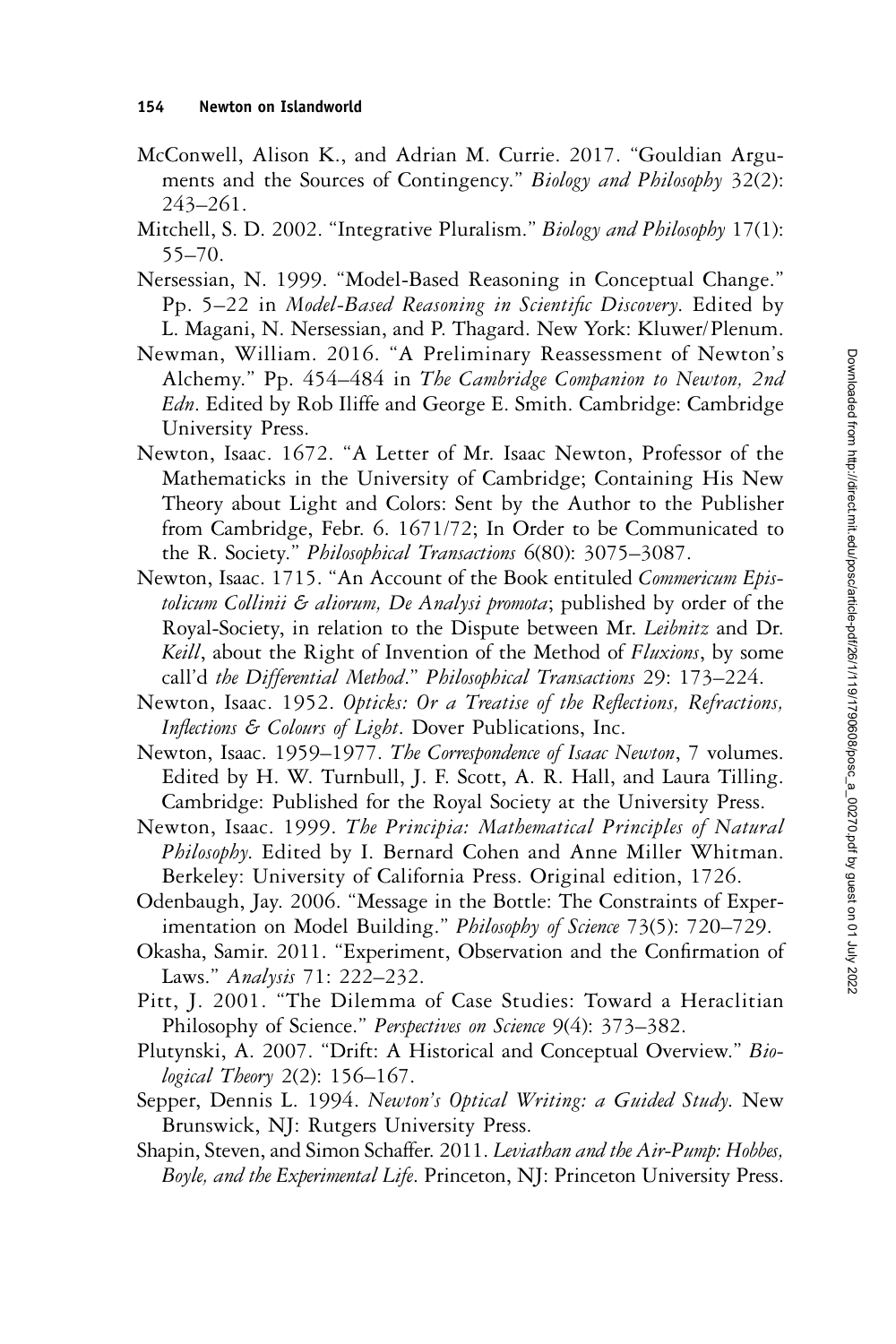- Shapiro, Alan E. 1989. "Huygens' Traité de la Lumière and Newton's Opticks: Pursuing and Eschewing Hypotheses." Notes and Records of the Royal Society of London 43: 223–247.
- Shapiro, Alan E. 1993. Fits, Passions and Paroxysms: Physics, Method and Chemistry and Newton's Theories of Colored Bodies and Fits of Easy Reflection. Cambridge: Cambridge University Press.
- Shapiro, Alan E. 2001. "Newton's Experiments on Diffraction and the Delayed Publication of the Opticks." Pp. 47–76 in Isaac Newton's Natural Philosophy. Edited by Jed Z. Buchwald and I. B. Cohen. Cambridge, Massachusetts: The MIT Press.
- Shapiro, Alan E. 2004. "Newton's 'Experimental Philosophy'." Early Science and Medicine 9(3): 185–217.
- Smith, George E. 2005. "Was Wrong Newton Bad Newton?" Pp. 127– 160 in Wrong for the Right Reasons. Edited by Jed Z. Buchwald and Allan Franklin. Dordrecht: Springer.
- Smith, George E. 2014."Closing the Loop: Testing Newtonian Gravity, Then and Now." Pp. 262-351 in Newton and Empiricism. Edited by Zvi Biener and Eric Schliesser. Oxford: Oxford University Press.
- Smith, George E. 2001. "The Newtonian Style in Book II of the *Principia*." Pp. 249-313 in Isaac Newton's Natural Philosophy. Edited by Jed Z. Buchwald and I. B. Cohen. Cambridge, Mass.: The MIT Press.
- Sterelny, K. 1996. "Explanatory Pluralism in Evolutionary Biology." Biology and Philosophy  $11(2)$ : 193–214.
- Sterelny, K. 2003. "Last will and Testament: Stephen Jay Gould's the Structure of Evolutionary Theory." Philosophy of Science 70(2): 255–263.
- Truesdell, Clifford. 1970. "Reactions of Late Baroque Mechanics to Success, Conjectures, Error, and Failure in Newton's Principia." Pp. 192– 232 in The Annus Mirabilis of Sir Isaac Newton, 1666–1966. Edited by Robert Palter. Cambridge, MA: MIT Press.
- van Fraassen, Bas. 1980. The Scientific Image. New York: Oxford University Press.
- Walsh, Kirsten. 2012a. "Conflating the Experimental and Mechanical Philosophies." Early Modern Experimental Philosophy. https://blogs.otago. ac.nz/emxphi/2012/04/conflating-the-experimental-and-mechanicalphilosophies/, archived at https://archive.fo/8hDEA.
- Walsh, Kirsten. 2012b. "Shapiro and Newton on Experimental Philosophy." Early Modern Experimental Philosophy. https://blogs.otago.ac.nz/ emxphi/2012/06/shapiro-and-newton-on-experimental-philosophy/, archived at https://archive.fo/aqnXY.
- Walsh, Kirsten. 2017a. "Principles in Newton's Natural Philosophy." Pp. 194–223 in The Idea of Principles in Early Modern Thought. Edited by Peter Anstey. Routledge.